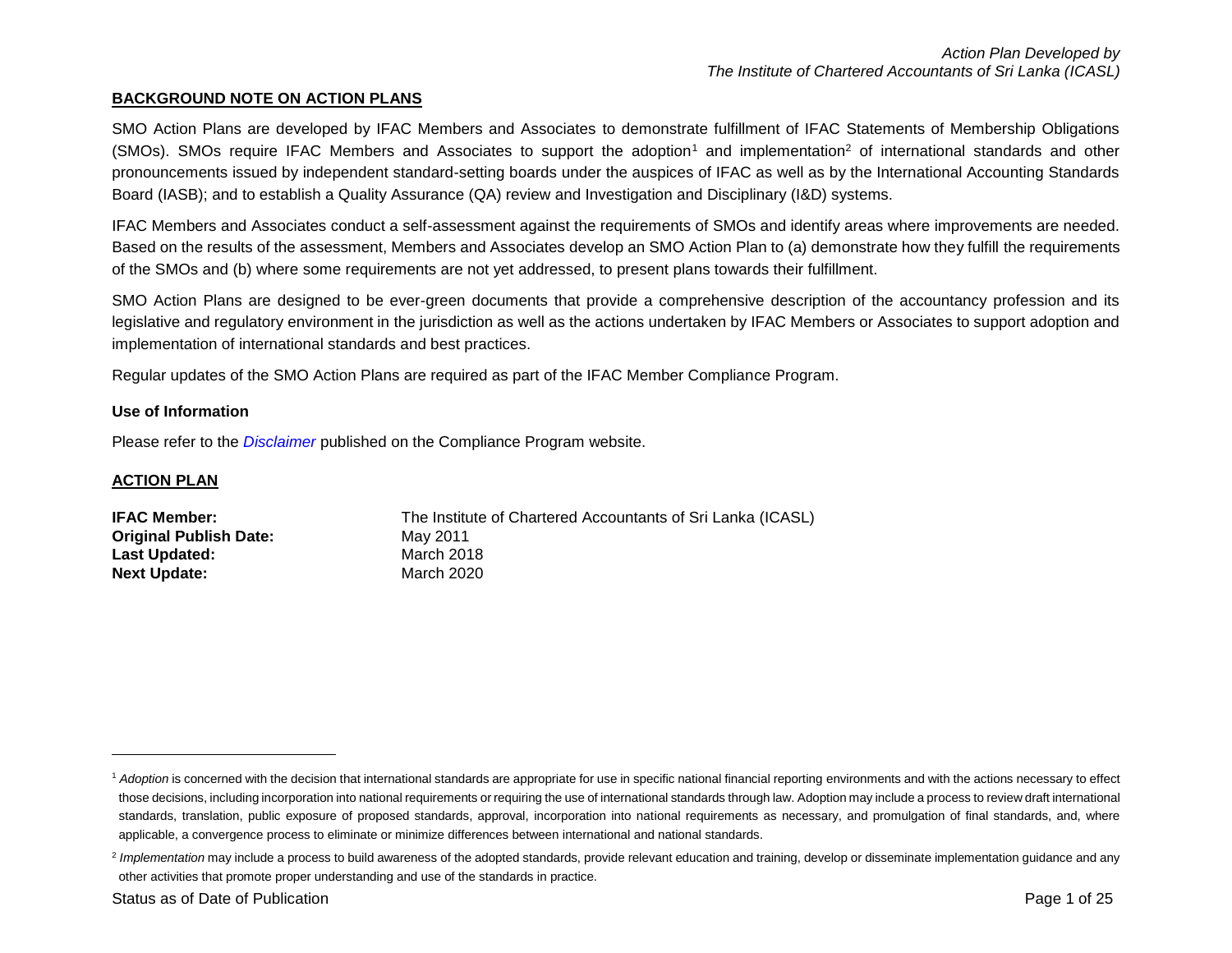## **GLOSSARY**

| <b>AAT</b>        | Association of Accounting Technicians of Sri Lanka           |
|-------------------|--------------------------------------------------------------|
| <b>CASL</b>       | Institute of Chartered Accountants of Sri Lanka              |
| <b>CEO</b>        | <b>Chief Executive Officer</b>                               |
| <b>CMA</b>        | <b>Certified Management Accountants</b>                      |
| ED                | <b>Exposure Draft</b>                                        |
| I&D               | Investigation and Discipline                                 |
| <b>IAASB</b>      | International Auditing and Assurance Standards Board         |
| <b>IAESB</b>      | International Accounting Educational Standards Board         |
| <b>IASs</b>       | <b>International Accounting Standards</b>                    |
| <b>IASB</b>       | International Accounting Standards Board                     |
| <b>ICAP</b>       | Institute of Chartered Accountants of Pakistan               |
| <b>IESBA</b>      | International Ethics Standards Board for Accountants         |
| <b>IESs</b>       | International Educational Standards                          |
| <b>IFRSs</b>      | <b>International Financial Reporting Standards</b>           |
| <b>IPSAS'</b>     | <b>International Public Sector Accounting Standards</b>      |
| <b>IPSASB</b>     | International Public Sector Accounting Standards Board       |
| <b>ISAs</b>       | International Standards on Auditing                          |
| <b>ISQC1</b>      | International Standard on Quality Control 1                  |
| <b>PAO</b>        | Professional Accountancy Organization                        |
| <b>PSASC</b>      | <b>Public Sector Accounting Standards Committee</b>          |
| QA                | <b>Quality Assurance</b>                                     |
| <b>SAFA</b>       | South Asian Federation of Accountants                        |
| <b>SBE</b>        | <b>Specified Business Enterprise</b>                         |
| <b>SEC</b>        | Securities and Exchange Commission                           |
| <b>SLAASMB</b>    | Sri Lanka Accounting and Auditing Standards Monitoring Board |
| <b>SLFRS/LKAS</b> | Sri Lanka Accounting Standards                               |
| <b>SLSQC1</b>     | Sri Lanka Standard on Quality Control 1                      |
| <b>SMEs</b>       | <b>Small and Medium Enterprises</b>                          |
| <b>SMPs</b>       | <b>Small and Medium Practices</b>                            |
| <b>SPLSAS'</b>    | Sri Lanka Public Sector Accounting Standards                 |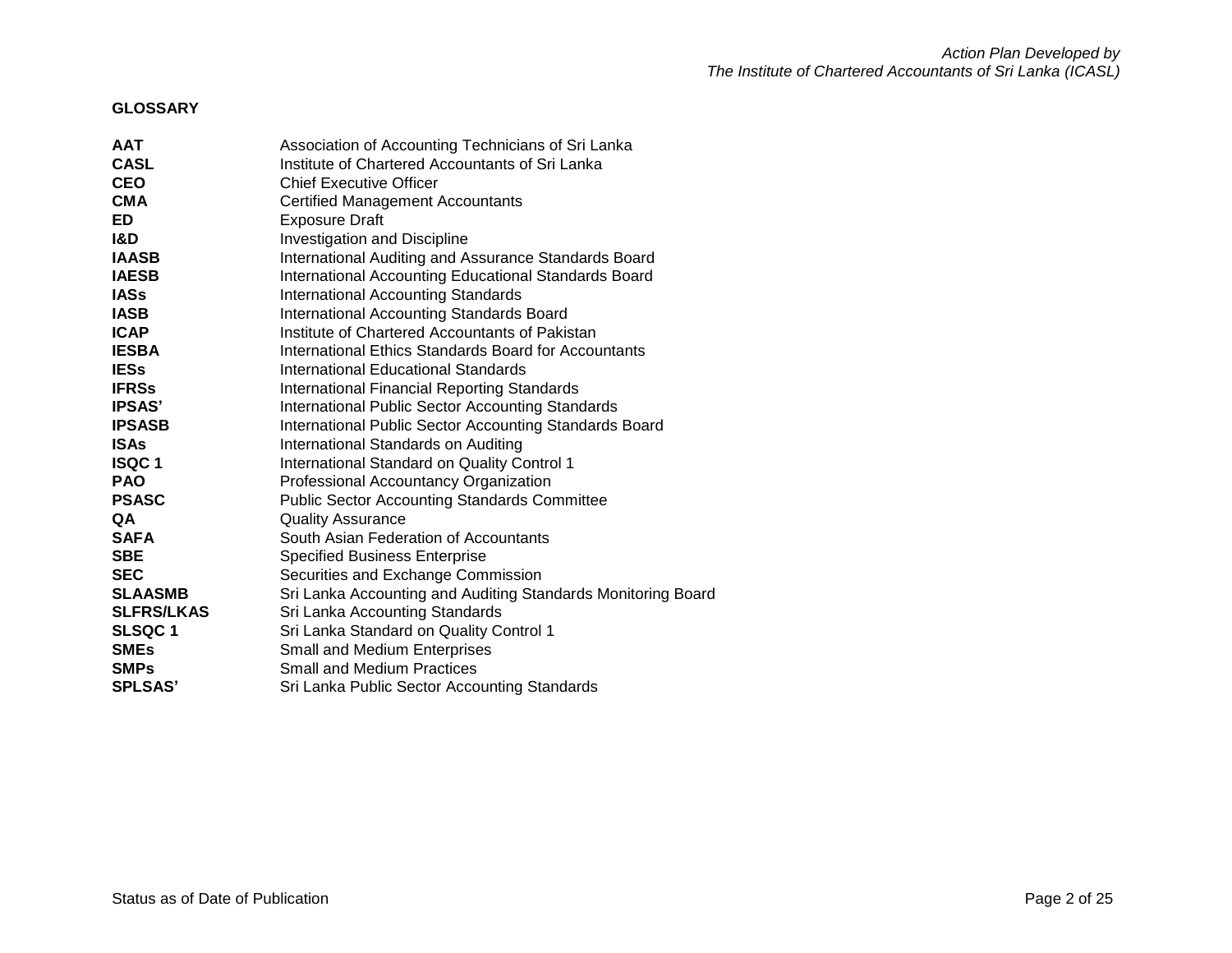| <b>Action Plan Subject:</b>   | SMO 1-Quality Assurance                                                                                 |
|-------------------------------|---------------------------------------------------------------------------------------------------------|
| <b>Action Plan Objective:</b> | Adopt a QA Standard Based on International Standard on Quality Control 1 (ISQC 1) and Comply with SMO 1 |
|                               | Requirement                                                                                             |

According to the Sri Lanka Accounting and Auditing Standards Act No.15 of 1995 the Institute of Chartered Accountants of Sri Lanka (CA Sri Lanka) is the sole accounting and auditing standards setting authority in the country. The Act has defined certain enterprises to be Specified Business Enterprises (SBE), for which these standards have been made mandatory.

With this mandate CA Sri Lanka has adopted the national standard Sri Lanka Standard on Quality Control 1 (SLSQC 1) based on the International Standard on Quality Control 1 (ISQC 1) and is in the preliminary stages of establishing the basis for a Quality Assurance Review System. SLSQC1 was made applicable from  $1<sup>st</sup>$  January 2013. Currently, the 2016 version of ISQC 1 is adopted.

In March 2012 approval was received for a World Bank grant which includes USD 198,200 for technical initiatives. This includes implementation of a Quality Assurance Review Program. These funds have been utilized as follows:

- To create awareness among practitioners on the requirements under SLSQC 01
- To develop a framework for a QA program with corresponding guidelines
- In awareness building for QAB members and assistance on the policy and planning process
- To train the QA Review Panel to undertake QA engagements and report their findings

Expertise were sought to assist in the AQA implementation process and CA Sri Lanka worked on a joint project with the Institute of Chartered Accountants in England and Wales (ICAEW) to strengthen the oversight and regulation of the audit function which was launched in February 2013.

A brochure on AQA was developed to familiarize the practicing members and firms with SLSQC 1 policies and procedures. CA Sri Lanka scheduled 10 half-a-day interactive sessions on SLSQC 1, practicing firms were taken through a comprehensive learning process on SLSQC 1.

A high level Audit Quality Assurance Board (QAB) was set up by the Institute to strengthen the quality of the professional practices and work programs of audit practitioners and thus a QA system internal to the auditing profession. Currently Sri Lanka Accounting and Auditing Standards Act No. 15 of 1995 is being amended and authority of AQA and may be amended and defined further.

CA Sri Lanka has direct responsibility in relation to SMO 1 and is therefore committed to establish a sustainable AQA Monitoring Regime.

More detailed information regarding CA Sri Lanka and its activities can be found on the website (www.casrilanka.com).

| <b>Start Date</b><br><b>Actions</b>           |                                                                                           | <b>Completion</b><br><b>Date</b> | Responsibility       | <b>Resource</b>                          |  |  |
|-----------------------------------------------|-------------------------------------------------------------------------------------------|----------------------------------|----------------------|------------------------------------------|--|--|
| Introduction of a Quality Assurance Mechanism |                                                                                           |                                  |                      |                                          |  |  |
| January<br>2014                               | Extension of the scope to ALL audits of financial statements<br>(priority for PIE audits) | Ongoing                          | Technical<br>Manager | <b>Quality Assurance</b><br><b>Board</b> |  |  |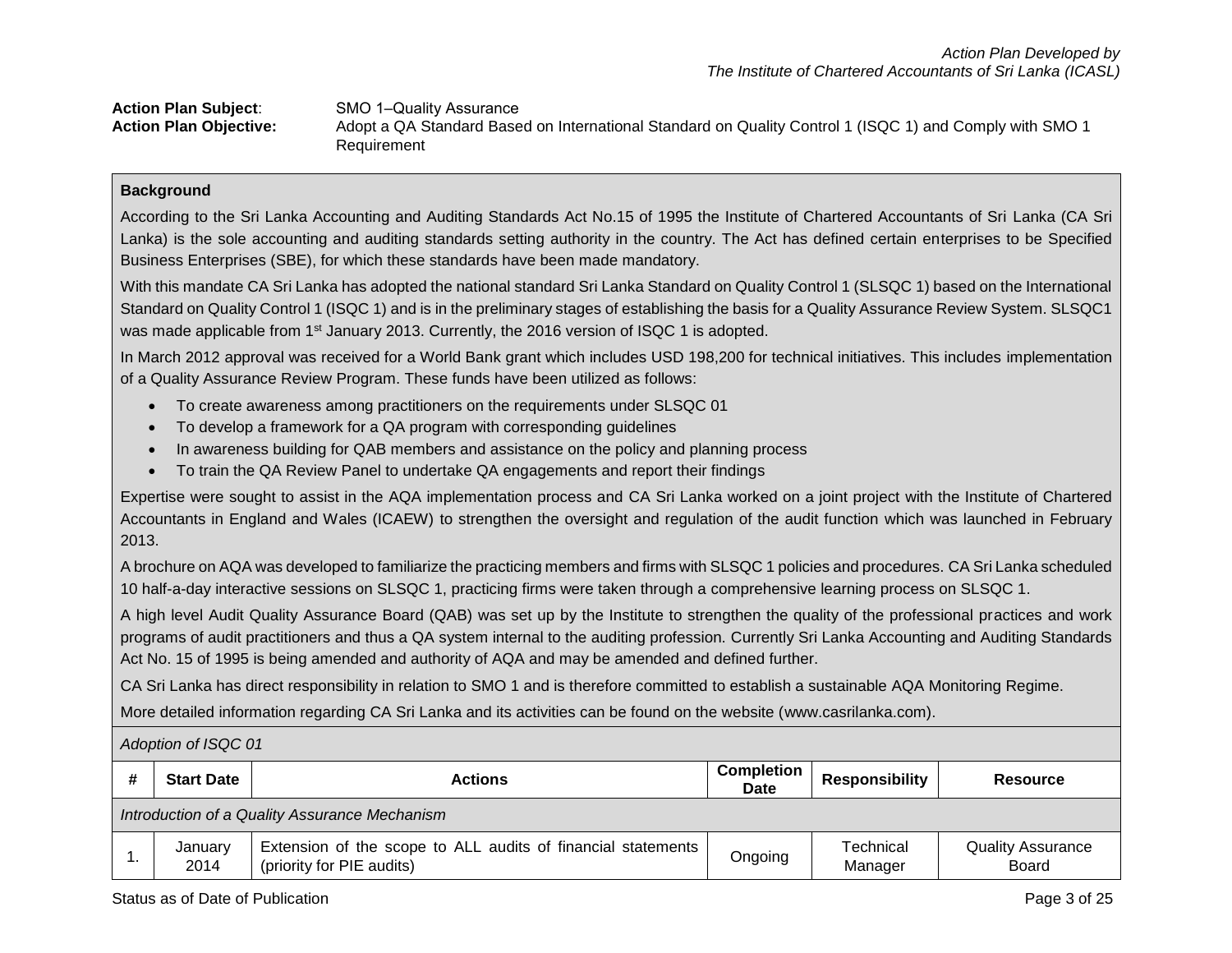| #  | <b>Start Date</b>                 | <b>Actions</b>                                                                                                                                                                                                                                                                                                                                                                                        | <b>Completion</b><br><b>Date</b> | <b>Responsibility</b> | <b>Resource</b>                          |
|----|-----------------------------------|-------------------------------------------------------------------------------------------------------------------------------------------------------------------------------------------------------------------------------------------------------------------------------------------------------------------------------------------------------------------------------------------------------|----------------------------------|-----------------------|------------------------------------------|
| 2. | January<br>2014                   | To carry out preliminary assessment visits covering firms that<br>audit Specified Business Enterprises (as defined in the Sri Lanka<br>Accounting and Auditing Act No. 15 of 1995). This will be on<br>voluntary basis.                                                                                                                                                                               | Completed                        | Technical<br>Manager  | <b>Quality Assurance</b><br>Board        |
| 3. | October<br>2015                   | To recruit a full time quality assurance reviewer to conduct<br>quality assurance reviews<br>regularly<br>where<br>detail file<br>(engagement) review will be covered as the phase 2 of the<br>quality assurance programme.CA Sri Lanka is in the process of<br>recruiting a quality assurance reviewer from the foreign country<br>in order to perform the AQA activities with the foreign exposure. | Ongoing                          | Technical<br>Manager  | <b>Quality Assurance</b><br>Board        |
| 4. | December<br>2015                  | Implementation of discussion cum instruction session (Round<br>Table Discussion on Audit Quality Assurance) at the Institute for<br>the reviewers and representatives of the Council to interact with<br>the SMPs who participated for the initial assessment reviews.                                                                                                                                | Completed                        | Technical<br>Manager  | <b>Quality Assurance</b><br><b>Board</b> |
| 5. | November<br>2016                  | Arrange a discussion at CA Sri Lanka for the members of the<br>Quality Assurance Board with Mr. Jon Grant, Past Member of<br>the International Auditing and Assurance Standards Board<br>(IAASB) to discuss and deliberate the framework for audit quality<br>and way forward of AQA activities in Sri Lanka.                                                                                         | Completed.                       | Technical<br>Manager  | <b>Quality Assurance</b><br>Board        |
|    | <b>Maintain Ongoing Processes</b> |                                                                                                                                                                                                                                                                                                                                                                                                       |                                  |                       |                                          |
| 6. | Ongoing                           | Review the QA Review System on an ongoing basis as<br>compared to the international best practice SMO1. This includes<br>revaluating plans and updating the Action Plan.                                                                                                                                                                                                                              | Ongoing                          | Technical<br>Manager  | <b>Quality Assurance</b><br>Board        |
|    |                                   | Review of CA Sri Lanka's Compliance Information                                                                                                                                                                                                                                                                                                                                                       |                                  |                       |                                          |
| 7. | Ongoing                           | Perform periodic review of CA Sri Lanka SMO Action Plan and<br>update sections relevant to SMO 1 as necessary. Once updated<br>inform IFAC Compliance staff about the updates in order for the<br>Compliance staff to republish updated information.                                                                                                                                                  | Ongoing                          | Technical<br>Manager  | <b>Quality Assurance</b><br><b>Board</b> |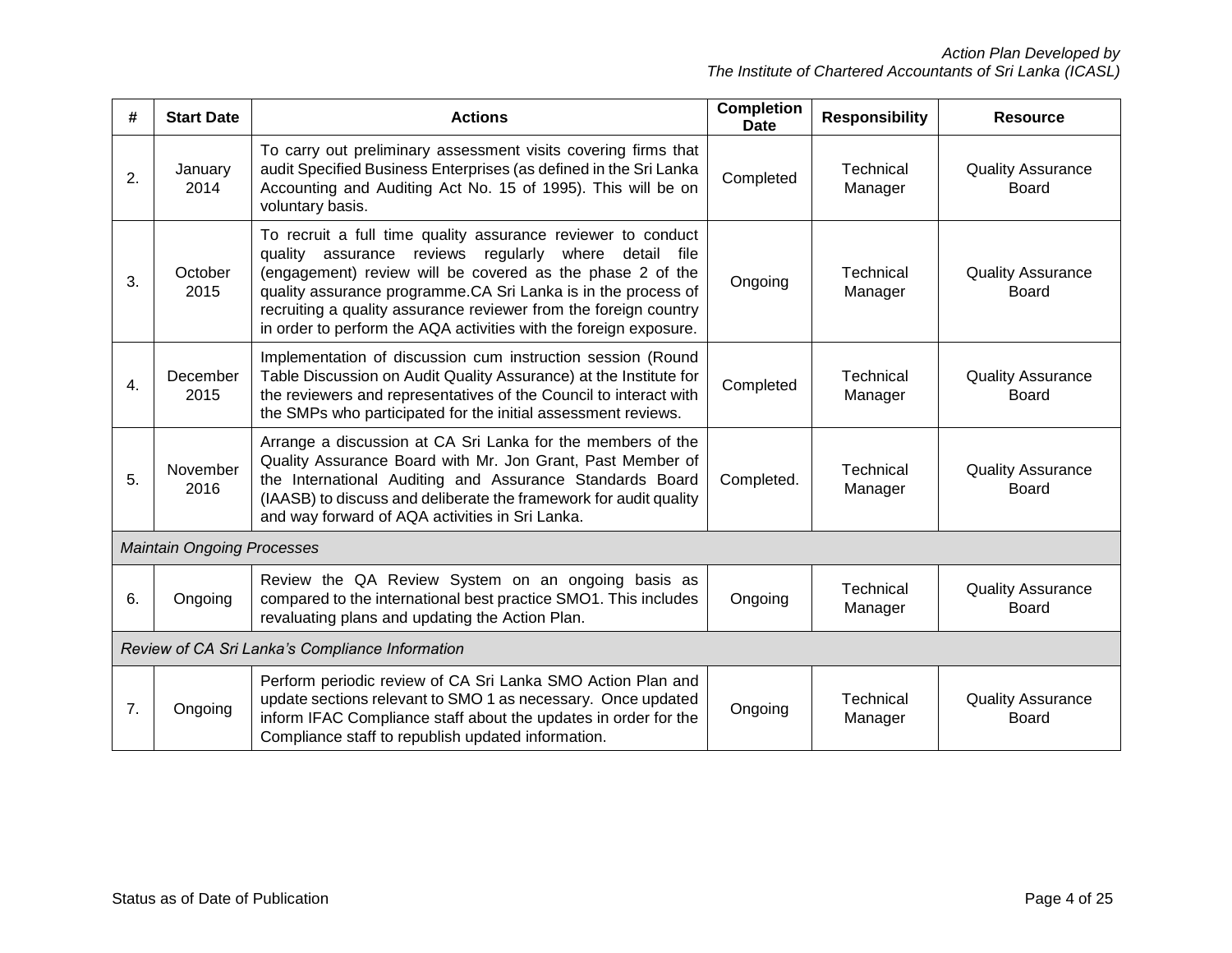# **QA Review Table**

| <b>Requirements</b>                                                                                                                                                               | Y | N | <b>Partially</b> | <b>Comments</b>                                                                                                                                                                                             |
|-----------------------------------------------------------------------------------------------------------------------------------------------------------------------------------|---|---|------------------|-------------------------------------------------------------------------------------------------------------------------------------------------------------------------------------------------------------|
| <b>Scope of the System</b><br>1. At a minimum, mandatory QA reviews are<br>required for all audits of financial statements.                                                       |   |   |                  | At present, AQA system is not mandatory. However, Sri Lanka<br>Accounting and Auditing Standards Act No.15 of 1995 is being<br>amended and provisions for AQA may be amended and may<br>be defined further. |
| <b>Quality Control Standards and Other Quality</b><br><b>Control Guidance</b>                                                                                                     |   |   |                  |                                                                                                                                                                                                             |
| 2. Firms are required to implement a system of<br>quality control in accordance with the quality<br>control standards.                                                            | Y |   |                  |                                                                                                                                                                                                             |
| Most up to date versions of ISQC 1 and other<br>3.<br>relevant ISA are adopted as the quality<br>control standards.                                                               | Y |   |                  |                                                                                                                                                                                                             |
| Member Body assists firms in understanding<br>4.<br>the objectives of quality control and in<br>implementing and maintaining appropriate<br>systems of quality control.           | Y |   |                  |                                                                                                                                                                                                             |
| <b>Review Cycle</b>                                                                                                                                                               |   |   |                  |                                                                                                                                                                                                             |
| 5. A cycle-based, risk-based, or a mixed<br>approach for selecting firms for QA review is<br>used.                                                                                |   |   |                  |                                                                                                                                                                                                             |
| 6. For cycle-based approach, quality control<br>reviews are required to take place at least<br>every six years (and every three years for<br>audits of public interest entities). |   |   |                  |                                                                                                                                                                                                             |
| <b>QA Review Team</b>                                                                                                                                                             |   |   |                  |                                                                                                                                                                                                             |
| 7. Independence of the QA Team is assessed<br>and documented.                                                                                                                     | Υ |   |                  |                                                                                                                                                                                                             |
| QA Team possesses appropriate levels of<br>8.<br>expertise.                                                                                                                       | Y |   |                  |                                                                                                                                                                                                             |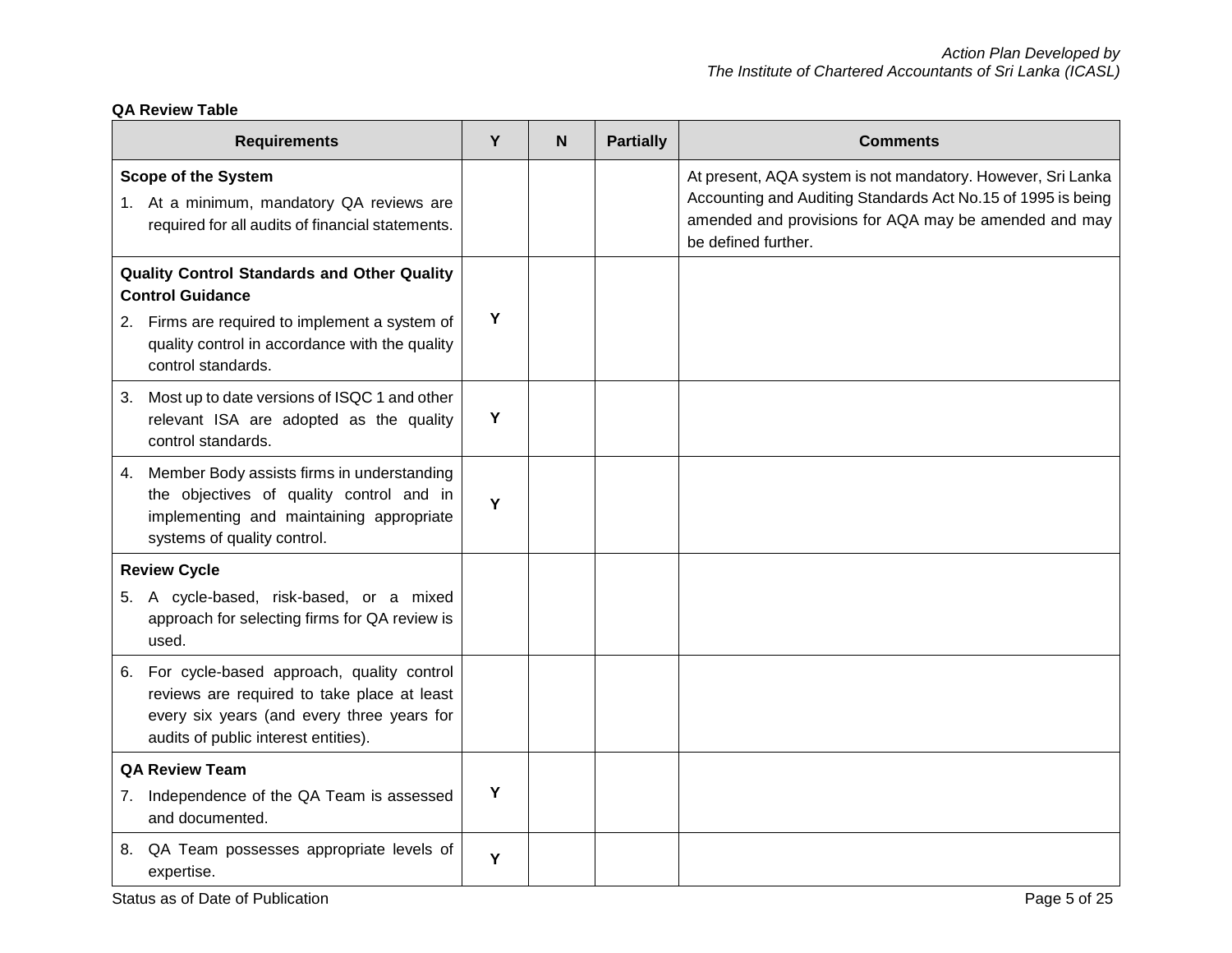| <b>Requirements</b>                                                                                                                                               | Y | <b>N</b> | <b>Partially</b> | <b>Comments</b> |
|-------------------------------------------------------------------------------------------------------------------------------------------------------------------|---|----------|------------------|-----------------|
| <b>Reporting</b><br>Documentation of evidence supporting the<br>9.<br>quality control review report is required.                                                  | Y |          |                  |                 |
| 10. A written report is issued upon conclusion of<br>QA review and provided to the<br>the<br>firm/partner reviewed.                                               | Y |          |                  |                 |
| <b>Corrective and Disciplinary Actions</b>                                                                                                                        |   |          |                  |                 |
| 11. Reviewed firms/partners are required to<br>timely adjustments<br>to<br>make<br>meet<br>recommendations from the review report.                                | Y |          |                  |                 |
| 12. QA review system is linked to the<br>Investigation and Discipline system.                                                                                     | Y |          |                  |                 |
| <b>Consideration of Public Oversight</b>                                                                                                                          |   |          |                  |                 |
| 13. The body responsible for QA reviews<br>cooperates with its oversight body and<br>shares information on the functioning of the<br>QA review system, as needed. | Y |          |                  |                 |
| <b>Regular Review of Implementation and</b>                                                                                                                       |   |          |                  |                 |
| <b>Effectiveness</b>                                                                                                                                              | Y |          |                  |                 |
| 14. Regular reviews of implementation and<br>effectiveness of the system are performed.                                                                           |   |          |                  |                 |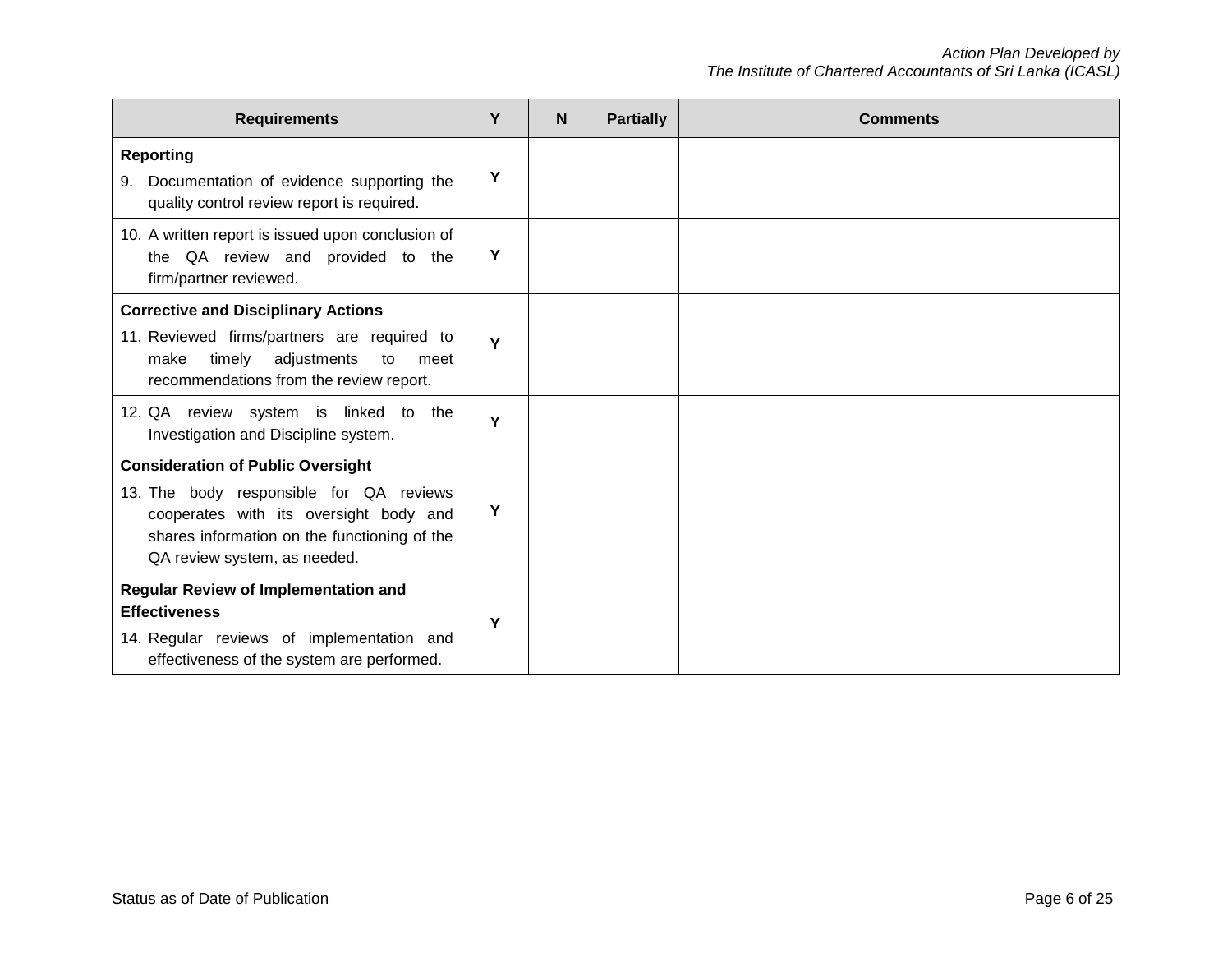| <b>Action Plan Subject:</b>   | SMO 2-International Education Standards for Professional Accountants and Other Pronouncements issued by |
|-------------------------------|---------------------------------------------------------------------------------------------------------|
|                               | the IAESB                                                                                               |
| <b>Action Plan Objective:</b> | Continuous Improvement in Line with SMO 2                                                               |

CA Sri Lanka is the premier accounting body in Sri Lanka incorporated by Act of Parliament in 1959. CA Sri Lanka has the direct responsibility of adaptation of IESs .As per the regulations of the Council CA Sri Lanka adhere to the IESs in the curriculum development process the said regulations further requires the members to comply with Continuing Professional Education. Since those standards should be adhered by CA Sri Lanka and not by third parties, there is no necessity to translate the same to local languages. CA Sri Lanka requires candidates to obtain relevant accounting education, pass a final assessment, and have three years of practical experience in order to be certified as a Chartered Accountant. Since 2010 CA Sri Lanka educational requirements are aligned with the International Educational Standards. New syllabus which will be effective in 2015, is in compliance with the IES 1-6 and the first examination under the new syllabus will be held in March 2015. IES 8 has been adopted in Sri Lanka and comprehensive training programs and developments were carried out to enhance the professional development of practitioners.

CA Sri Lanka fully committed in meeting all International Federation of Accountants' membership obligations. In keeping with this premise CA Sri Lanka launched the revised CPD guide in 2016, drawn in compliance with the requirement of IFAC. Accordingly, CPD is assessed using one of the three approaches namely, input-based approach, output-based approach and Combine approach. Members are required to comply with both the annual and three-years rolling requirement of 20 hours and 120 hours respectively. The primary responsibility of ensuring compliance with CPD lies with respective members. This applies in terms of both the CPD policy and the code of ethics. Failure to comply with any of these requirements will amount to misconduct by the respective members. CPD monitoring and evaluation takes place by way of reviewing a sample group of members to ensure that they are in compliance with the specified requirements. Moreover, each member is subjected to an individual and a strict evaluation criteria in the event of elevation to the "fellow" status from "associate" status.

A number of courses of action is available for non-compliance with CPD. However, the selected courses of action would depend upon the extent of the non-compliance, presence of mitigating factors and the historical performance with respect to CPD.

More detailed information regarding education, examinations, and practical training is available on the website (www.casrilanka.com).

| # | Start Date                                              | <b>Actions</b>                                                                                                                                                                                                                                                                                                                   | <b>Completion</b><br><b>Date</b> | <b>Responsibility</b>  | Resource                                                             |  |
|---|---------------------------------------------------------|----------------------------------------------------------------------------------------------------------------------------------------------------------------------------------------------------------------------------------------------------------------------------------------------------------------------------------|----------------------------------|------------------------|----------------------------------------------------------------------|--|
|   | Strengthening Continuing Professional Development (CPD) |                                                                                                                                                                                                                                                                                                                                  |                                  |                        |                                                                      |  |
|   | Ongoing                                                 | All the CPD accredited programmes are communicated regularly to all<br>the members through digital channels including emails containing e<br>flyers, Mobile platforms. Further all CPD accredited events are listed<br>under the event calendar displayed on CA Sri Lanka official web with<br>the online registration facility. | Ongoing                          | <b>CPD Secretariat</b> | CPD Committee/<br><b>CPD Secretariat/</b><br><b>Resource Persons</b> |  |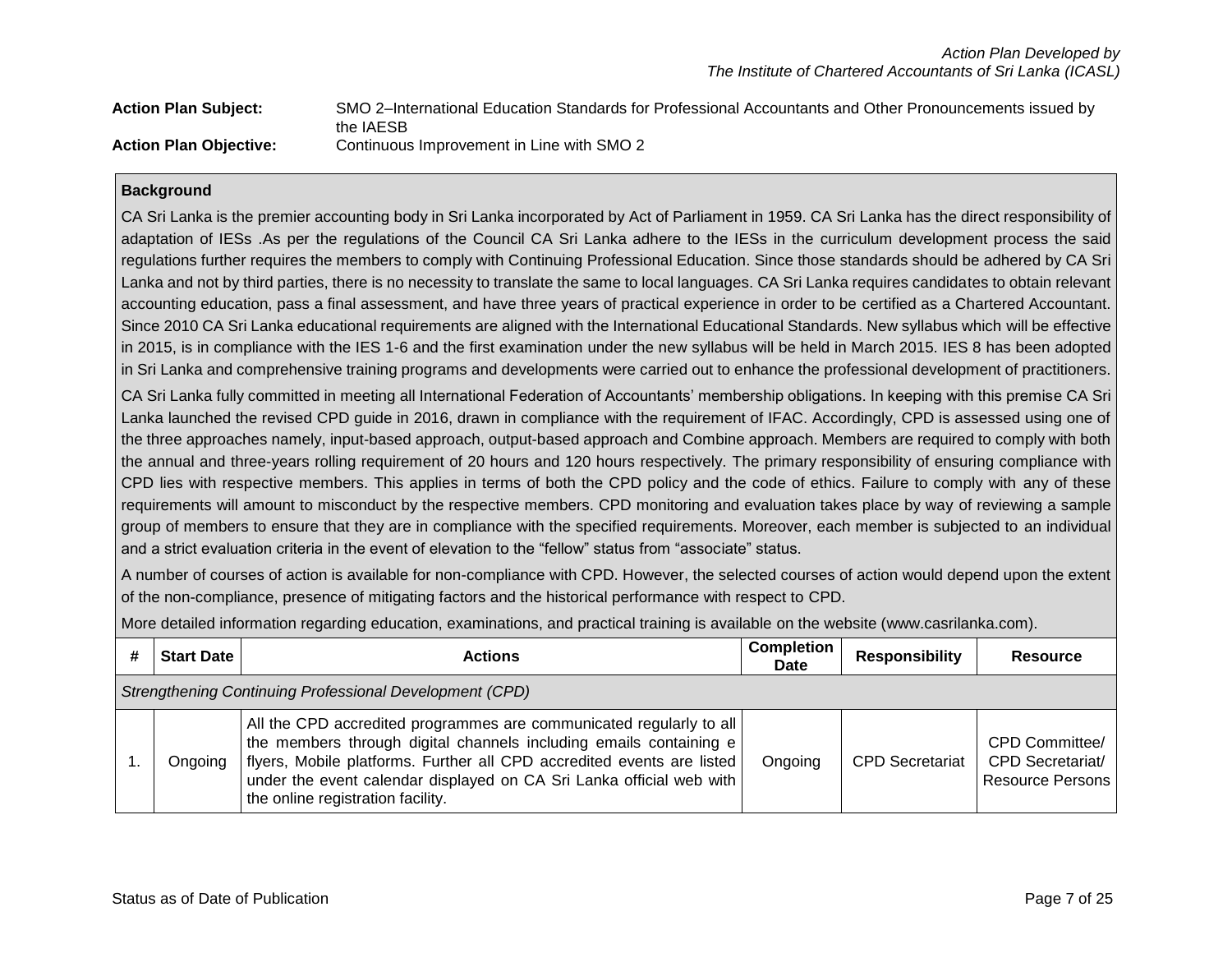| #  | <b>Start Date</b>           | <b>Actions</b>                                                                                                                                                                                                                                                                                                                                                                                                                                                                                                                                                                                                                                                                                                                                                                                                                                                                             | <b>Completion</b><br><b>Date</b> | <b>Responsibility</b>                          | <b>Resource</b>                                                                     |
|----|-----------------------------|--------------------------------------------------------------------------------------------------------------------------------------------------------------------------------------------------------------------------------------------------------------------------------------------------------------------------------------------------------------------------------------------------------------------------------------------------------------------------------------------------------------------------------------------------------------------------------------------------------------------------------------------------------------------------------------------------------------------------------------------------------------------------------------------------------------------------------------------------------------------------------------------|----------------------------------|------------------------------------------------|-------------------------------------------------------------------------------------|
| 2. | Ongoing                     | CA Sri Lanka continuously looking to collaborate with local and<br>international resources including subject matter experts to deliver high<br>quality seminars, workshops, panel discussions, webinars. These<br>workshops include high standard international resources such as<br>Euromoney Training LLC, Duke Corporate Education, and INSEAD<br>Global Campus. Further CPD committee committed to deliver seminar<br>and workshops with various academia, industry experts local and<br>international level to fulfil the demand of professional development of<br>members while maintaining higher standards in delivery. Another<br>development in this area is launching the CPD Online Academy<br>providing members' remote access to enhance their knowledge through<br>online programmes while obtaining CPD hours.<br>CA Sri Lanka is complied with IES 7 and IES 8 from 2015. | Ongoing*                         | <b>CPD Secretariat</b>                         | Industry experts,<br>local and<br>overseas<br>institutions.<br><b>CPD Committee</b> |
| 3. | <b>July 2013</b>            | Comprehensive Online CPD survey was carried out in July/August 2016<br>to identify most demanding CPD areas among members. The committee<br>has commenced implementing and execution of these programmes<br>based on the high demand outcomes of the survey.                                                                                                                                                                                                                                                                                                                                                                                                                                                                                                                                                                                                                               | Ongoing*                         | CEO/<br>Chairman CPD<br>Committee              | <b>CPD Secretariat</b>                                                              |
| 4. | Ongoing                     | New syllabus was launched in 2014 which will be effective in 2015 in<br>compliance with the IES 1-6 comprising of three main pillars of<br>knowledge, skills where the emphasis is communication and information<br>technology, and personal where the emphasis is practical training and<br>ethics. CA Sri Lanka has trained the lecturers, practical training<br>providers and the examiners during the year 2015.                                                                                                                                                                                                                                                                                                                                                                                                                                                                       | Ongoing*                         | <b>Director</b><br>Education &<br>Examinations | Education<br>Committee                                                              |
|    | <b>Delivery of Training</b> |                                                                                                                                                                                                                                                                                                                                                                                                                                                                                                                                                                                                                                                                                                                                                                                                                                                                                            |                                  |                                                |                                                                                     |
| 5. | <b>July 2014</b>            | Following the seminar series organized on Sri Lanka Auditing Standards<br>(SLAuS) and Sri Lanka Standard on Quality Control 1 - 2011 under the<br>Clarity Project effective for audits of financial statements for periods<br>beginning on or after 1 January 2014, CA Sri Lanka continues to<br>organize seminars and workshops to build the awareness on Auditing<br>Standards, including the workshops conducted to raise awareness on<br>New/ Revised auditing standards                                                                                                                                                                                                                                                                                                                                                                                                               | Ongoing                          | Head of<br>Technical                           | Representatives<br>from Practicing<br>Firms                                         |
| 6. | Ongoing                     | CPD Short sessions include skill development programmes both soft<br>technical skills development programmes ,on Leadership, Strategic<br>Management, Communication, Operational Management, Financial<br>Management, Technical areas such as Accounting and Auditing<br>Standards, updates on Code of Ethics etc.                                                                                                                                                                                                                                                                                                                                                                                                                                                                                                                                                                         | Ongoing*                         | <b>CPD</b> Secretariat                         | Local and<br>International<br>resource persons                                      |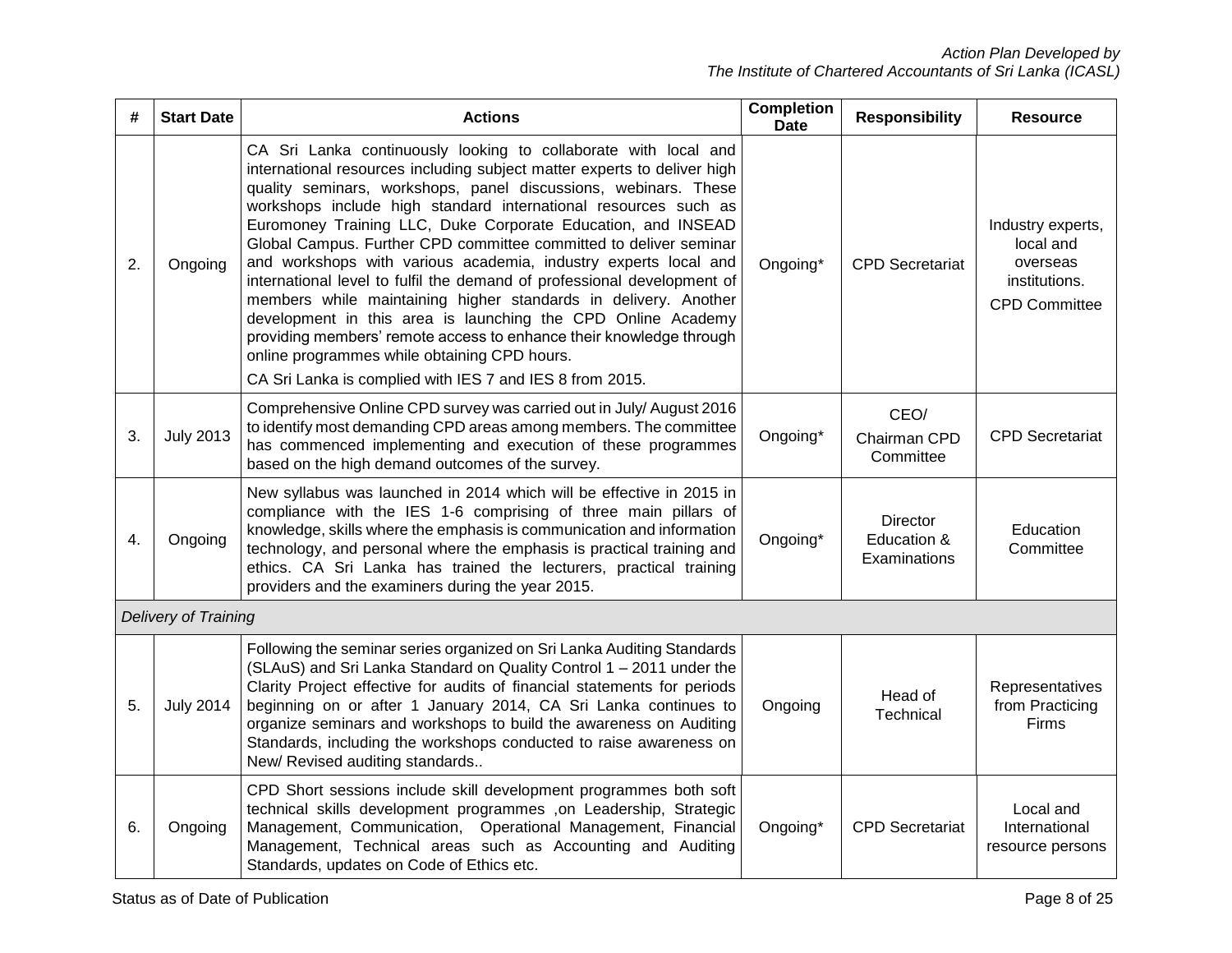| #   | <b>Start Date</b> | <b>Actions</b>                                                                                                                                                                                                                                                                                                                                                                                                                                                                               | <b>Completion</b><br><b>Date</b> | <b>Responsibility</b>                                            | <b>Resource</b>                                                                                                      |
|-----|-------------------|----------------------------------------------------------------------------------------------------------------------------------------------------------------------------------------------------------------------------------------------------------------------------------------------------------------------------------------------------------------------------------------------------------------------------------------------------------------------------------------------|----------------------------------|------------------------------------------------------------------|----------------------------------------------------------------------------------------------------------------------|
| 7.  | August<br>2014    | CA Sri Lanka has organized a series of case study based workshops for<br>the benefit of Small and Medium-sized Practices (SMPs). This workshop<br>facilitated SMPs to apply Clarified Auditing Standards for the audit of<br>SMEs. The series of 2-day workshops were designed to enable SMPs<br>to carry out audits of SMEs in compliance with the Sri Lanka Auditing<br>Standards and other Best Practices. This would be a continuous effort<br>with the coverage of practical scenarios. | Ongoing*                         | Secretary - SMP<br><b>Capacity Building</b><br><b>Task Force</b> | Representatives<br>from Practicing<br>Firms                                                                          |
| 8.  | November<br>2016  | CA Sri Lanka has co - branded and published IFAC recently issued<br>brochure on Choosing the Right Service: Comparing Audit, Review,<br>Compilation, and Agreed-Upon Procedures Services                                                                                                                                                                                                                                                                                                     | January<br>2107                  | Secretary - SMP<br><b>Capacity Building</b><br><b>Task Force</b> | <b>SMP Capacity</b><br><b>Building Task</b><br>Force                                                                 |
| 9.  | Ongoing           | CA Sri Lanka has conducted series of seminars on the SLFRS for SMEs<br>and SLFRS for Smaller Entities, covering regional areas of the country<br>for the Small and Medium Practitioners (SMPs) and for Small and<br>Medium Enterprises (SMEs).                                                                                                                                                                                                                                               | Ongoing                          | Secretary - SMP<br><b>Capacity Building</b><br><b>Task Force</b> | Representatives<br>from Practicing<br>Firms                                                                          |
|     |                   | <b>Maintaining Ongoing Processes</b>                                                                                                                                                                                                                                                                                                                                                                                                                                                         |                                  |                                                                  |                                                                                                                      |
| 10. | Ongoing           | Ensure that new and revised standards on auditing, financial reporting<br>and ethics are incorporated into CA Sri Lanka's training and education<br>requirements.                                                                                                                                                                                                                                                                                                                            | Ongoing*                         | <b>Director</b><br><b>Education and</b><br>Examination           | <b>Education and</b><br>Curriculum<br>Development<br>Committee<br>/Students Training<br>and Development<br>Committee |
| 11. | Ongoing           | Monitor the International Education Standards issued and ensure that<br>the Institute's education requirements are constantly up to date.<br>CA Sri Lanka normally comments on the exposure drafts and other<br>consultative papers issued by the IAESB.                                                                                                                                                                                                                                     | Ongoing                          | <b>Director</b><br><b>Education and</b><br>Examination           | <b>Education and</b><br>Curriculum<br>Development<br>Committee<br>Training<br>Committee                              |
| 12. | Ongoing           | Review of ongoing work to ensure it is in line with the IFAC guidelines<br>and update action plan.                                                                                                                                                                                                                                                                                                                                                                                           | Quarterly                        | <b>CPD</b> Secretariat                                           | <b>CPD Committee</b>                                                                                                 |
| 13. | Ongoing           | 3 Months Rolling Plan and a tentative annual plan to accommodate the<br>trends and core subject areas.                                                                                                                                                                                                                                                                                                                                                                                       | Ongoing                          | Deputy Manager<br>- CPD                                          | <b>CPD Secretariat</b>                                                                                               |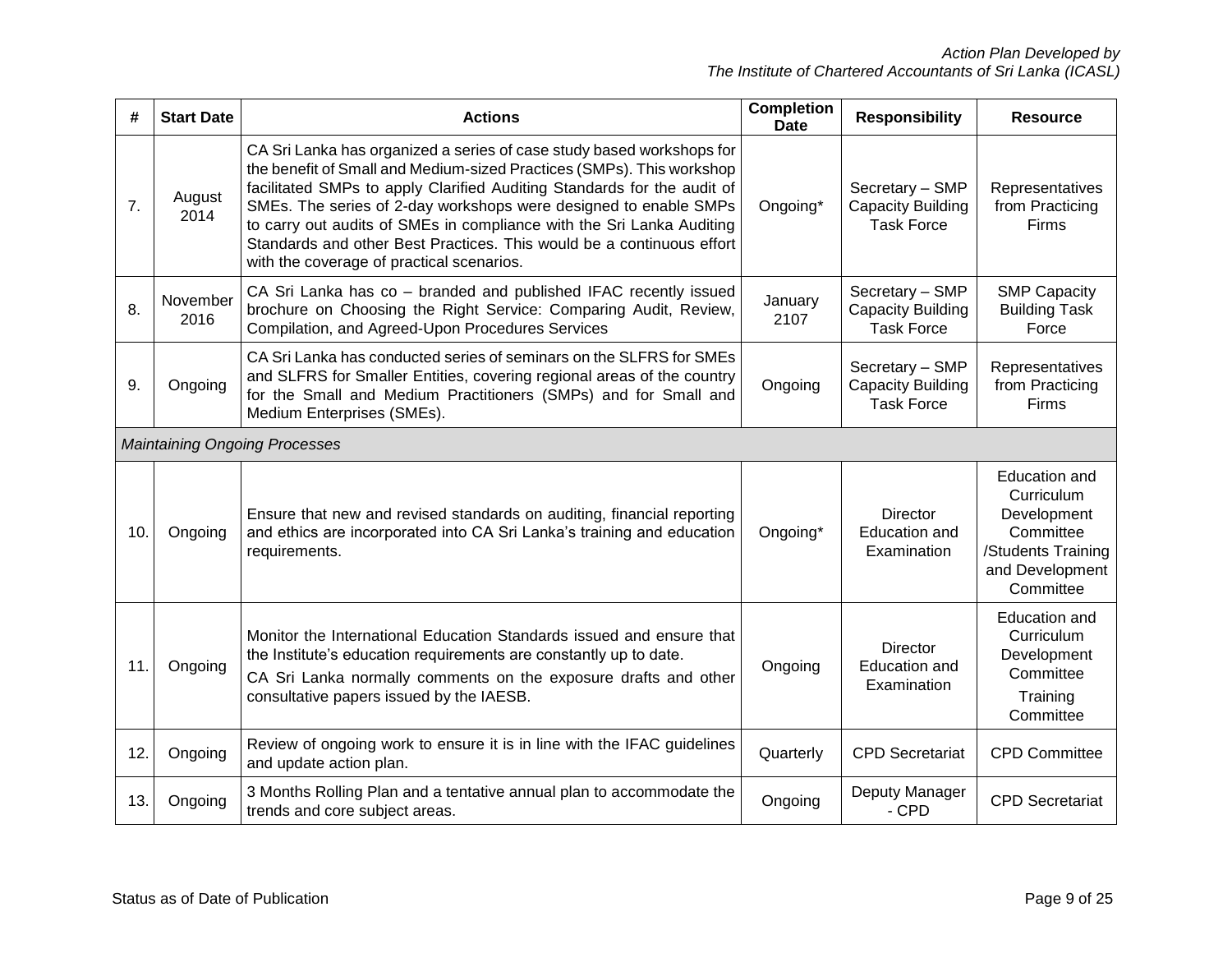| #   | <b>Start Date</b>                               | <b>Actions</b>                                                                                                                                                                                                                                                           | <b>Completion</b><br>Date | <b>Responsibility</b>                            | <b>Resource</b>                                    |
|-----|-------------------------------------------------|--------------------------------------------------------------------------------------------------------------------------------------------------------------------------------------------------------------------------------------------------------------------------|---------------------------|--------------------------------------------------|----------------------------------------------------|
| 14. | January<br>2012                                 | Promote the new CPD guide among the members to engage in<br>verifiable and non-verifiable CPD activities that are more relevant to<br>their current job role and scope.                                                                                                  | Ongoing*                  | Director member<br><b>Relations</b>              | <b>CPD Secretariat /</b><br><b>Business School</b> |
|     | Review of CA Sri Lanka's Compliance Information |                                                                                                                                                                                                                                                                          |                           |                                                  |                                                    |
| 15. | Ongoing                                         | Perform periodic review of CA Sri Lanka's SMO Action Plan and update<br>sections relevant to SMO 1 as necessary. Once updated inform IFAC<br>Compliance staff about the updates in order for the Compliance staff to<br>representative to the detection of a research on | Ongoing                   | <b>Director</b><br>Education and<br>Examinations | Lecturer<br>Practicing<br>Accountant               |

republish updated information.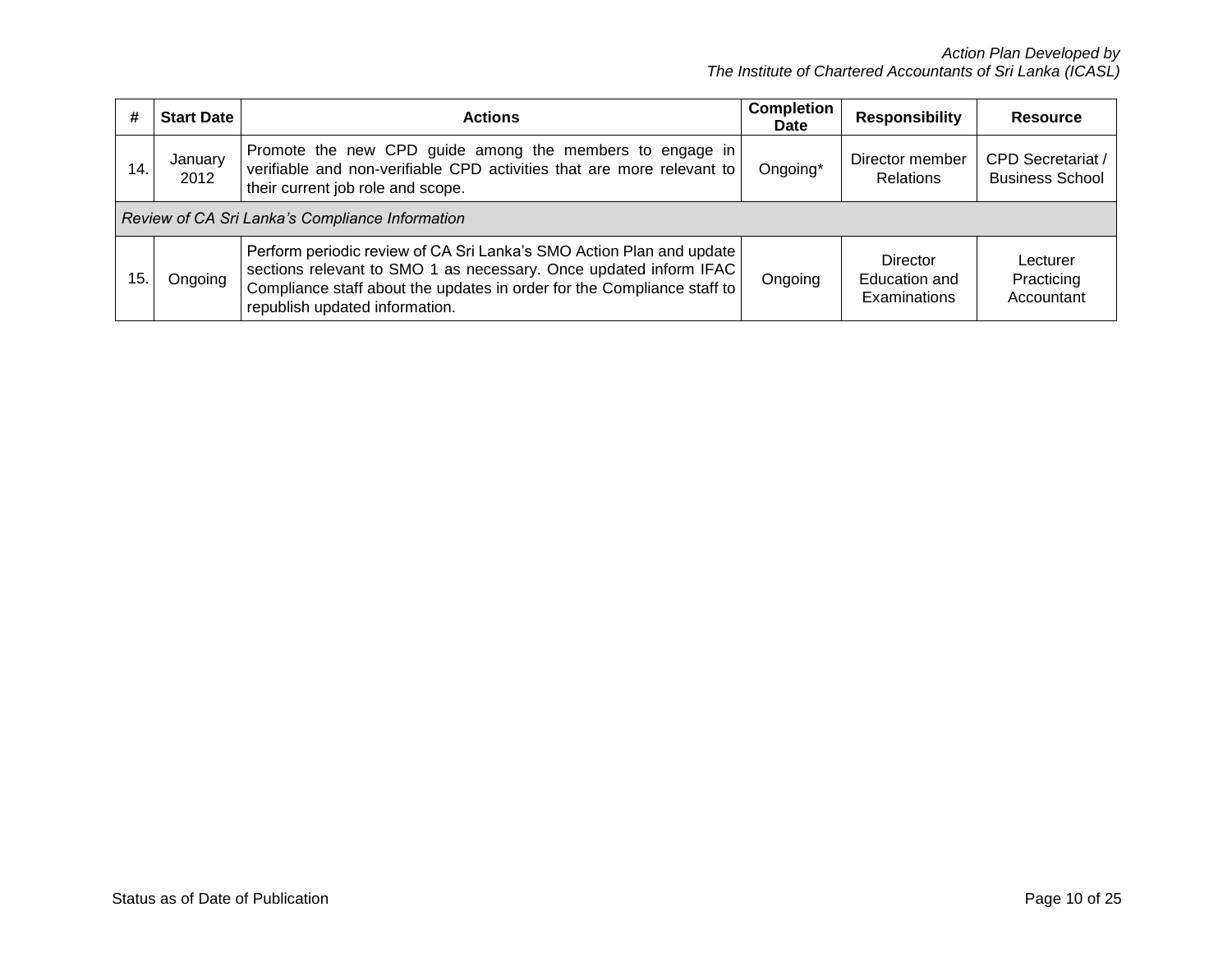| <b>Action Plan Subject:</b>   | SMO 3-International Standards and other Pronouncements Issued by the IAASB |
|-------------------------------|----------------------------------------------------------------------------|
| <b>Action Plan Objective:</b> | Continuous Improvement in Line with SMO 3                                  |

According to the Sri Lanka Accounting and Auditing Standards Act No.15 of 1995, the Institute of Chartered Accountants of Sri Lanka (CA Sri Lanka) is the sole accounting and auditing standards setting authority in the country. The Act has defined certain enterprises to be Specified Business Enterprises (SBEs), for which these standards have been made mandatory.

With this mandate CA Sri Lanka's Auditing Standards Committee regularly reviews IAASB pronouncements, and recommends to the Council the recommendation of Sri Lanka Auditing Standards and Sri Lanka Other Audit Pronouncements CA Sri Lanka has adopted IFAC 2016 publication and thereforelatest standards are available in Sri Lanka without a significant time lag.

Efforts are currently focused on supporting the implementation of Sri Lanka Auditing Standards that are in line with the Clarity International Standards on Auditing (ISAs). The council of CA Sri Lanka has approved to issue the 2017 Sri Lanka Auditing Standards and Sri Lanka Standard on Quality Control (Volume I), Sri Lanka Standards on other Assurance Engagements and Related Services (Volume II), Framework for Audit Quality and Sri Lanka Framework for Assurance Engagements (Volume III) based on the latest edition of the auditing handbook by IFAC which was issued in 2016 December except for the ISA 250 (revised) on 20<sup>th</sup> December 2017 with modifications due to national requirements. Though the International Auditing Handbook includes the changes to the ISA 250 (Revised), *Consideration of Laws and regulations in an audit of financial statements* in response to the new ethical requirements addressing noncompliance with laws and regulations (NOCLAR) and related conforming amendments, the 2017 Sri Lanka Auditing Standards bound volume will exclude SLAuS 250 (Revised) and related conforming amendments to SLSQC 1, SLAuS 210, SLAuS 220, SLAuS 240, SLAuS 260 (Revised), SLAuS 450, SLAuS 500, SLSRE 2400 (Revised), SLSAE 3000 (Revised), SLSAE 3402, SLSAE 3410 and SLSRS 4410 (Revised).

According to the requirement of Sri Lanka Accounting and Auditing Standards Act No 15 of 1995 it is required to translate the standards in to local languages i.e. Sinhala and Tamil. The Institute of Chartered Accountants of Sri Lanka is responsible for the translations.

CA Sri Lanka has direct responsibility in relation to SMO 1 and is therefore committed to enhance the public trust and confidence placed in the audit profession to ensure members' compliance with established auditing standards.

More detailed information regarding CA Sri Lanka and its activities can be found on the Auditing Standards Committee website (http://www.slaasc.lk/auditing).

|     | <b>Start Date</b>                                 | <b>Actions</b>                                                                                                                                          | <b>Completion</b><br>Date | <b>Responsibility</b> | <b>Resource</b>                                     |
|-----|---------------------------------------------------|---------------------------------------------------------------------------------------------------------------------------------------------------------|---------------------------|-----------------------|-----------------------------------------------------|
|     | Adoption and Implementation of Auditing Standards |                                                                                                                                                         |                           |                       |                                                     |
| 16. | Ongoing                                           | Consider details on ongoing process to adopt new and amended<br>ISAs, comment on EDs, implementation support, education and<br>awareness building, etc. | Ongoing*                  | Head of<br>Technical  | <b>Statutory Auditing</b><br>Standards<br>Committee |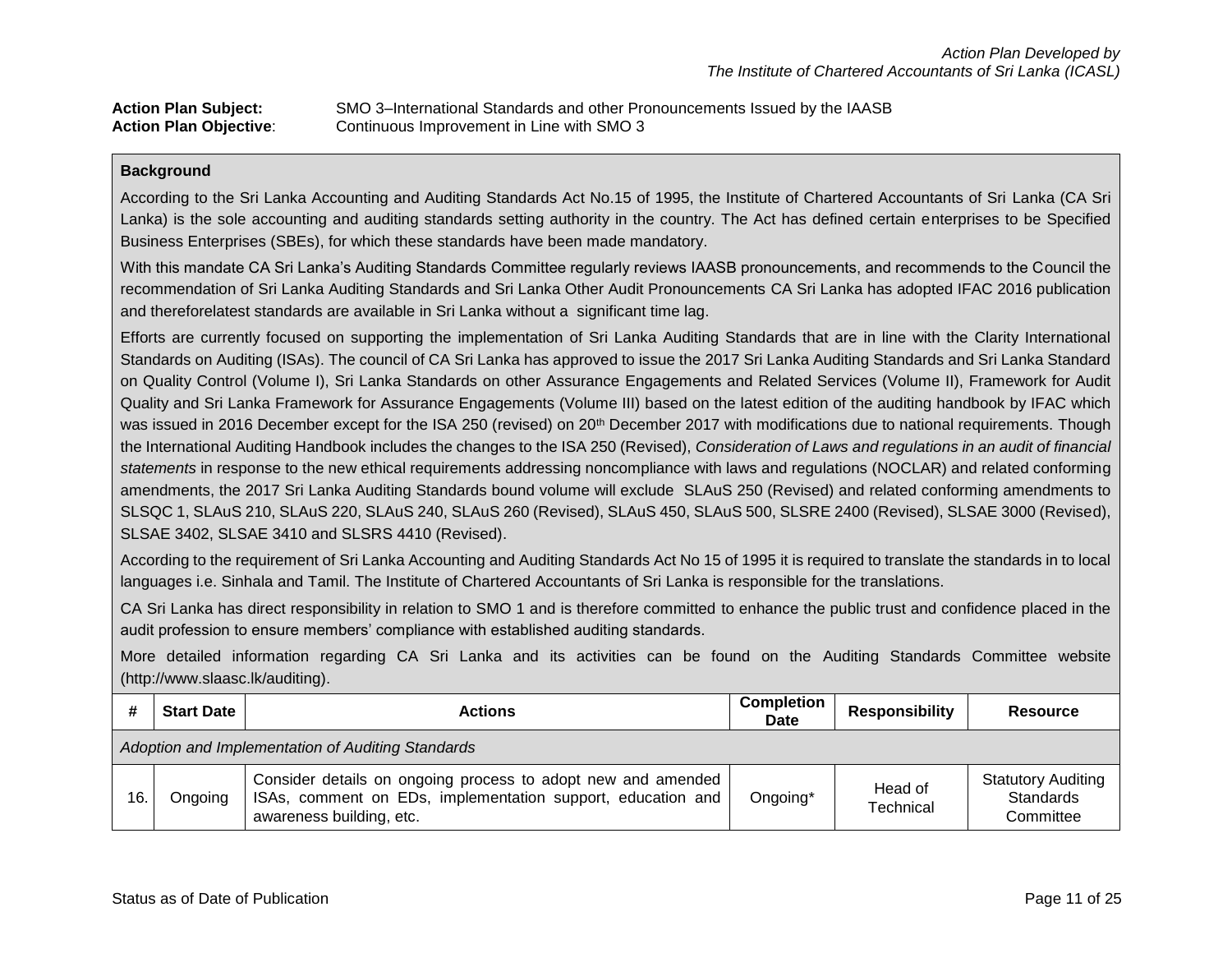| #                                               | <b>Start Date</b> | <b>Actions</b>                                                                                                                                                                                                                                                                                                           | <b>Completion</b><br>Date | <b>Responsibility</b>                                                                                             | <b>Resource</b>                                                                                                          |
|-------------------------------------------------|-------------------|--------------------------------------------------------------------------------------------------------------------------------------------------------------------------------------------------------------------------------------------------------------------------------------------------------------------------|---------------------------|-------------------------------------------------------------------------------------------------------------------|--------------------------------------------------------------------------------------------------------------------------|
| 17.                                             | March<br>2013     | Conducted Industry group discussions (eg: Insurance) in order to<br>capture main issues identified by prepares of financial statements<br>and auditors for the Financial Institutions. Further programs would be<br>conducted for other industries.                                                                      | Ongoing                   | Head of<br>Technical                                                                                              | The Members of<br>the Institute who<br>are updated with<br>these<br>developments.                                        |
| 18.                                             | Ongoing           | Ongoing monitoring and review of IAASB pronouncements following<br>the IAASB's work program, and updating the Action Plan for future<br>activities where necessary. Revisions and updates to Auditing<br>Standards are made available on the Auditing Standards Committee<br>website and also in the form of hardcopies. | Head of<br>Technical      | <b>Statutory Auditing</b><br>Standards<br>Committee<br>Sub Committee<br>appointed by the<br><b>Main Committee</b> |                                                                                                                          |
| 19.                                             | Ongoing           | Conduct seminars in improving awareness of members around the<br>Clarified ISAs. Technical support is provided by CA Sri Lanka via<br>online inquiries, circulars, and education and training programmes.                                                                                                                | Ongoing                   | Head of<br>Technical                                                                                              | Representatives<br>from Audit Firms<br><b>Statutory Auditing</b><br><b>Standards</b><br>Committee                        |
| 20.                                             | <b>July 2014</b>  | Conduct periodical seminars and workshops to<br>promote better<br>of the<br>understanding<br>auditing<br>standards<br>including<br>the<br>upcoming/revised with case studies.                                                                                                                                            | Head of<br>Technical      | Representatives<br>from Audit Firms<br><b>Audit Faculty</b>                                                       |                                                                                                                          |
| Review of CA Sri Lanka's Compliance Information |                   |                                                                                                                                                                                                                                                                                                                          |                           |                                                                                                                   |                                                                                                                          |
| 21.                                             | Ongoing           | Perform periodic review of CA Sri Lanka's SMO Action Plan and<br>update sections relevant to SMO 3 as necessary. Once updated<br>inform IFAC Compliance staff about the updates in order for the<br>Compliance staff to republish updated information.                                                                   | Ongoing                   | CEO/Head of<br>Technical                                                                                          | <b>Statutory Auditing</b><br><b>Standards</b><br>Committee<br>Sub Committee<br>appointed by the<br><b>Main Committee</b> |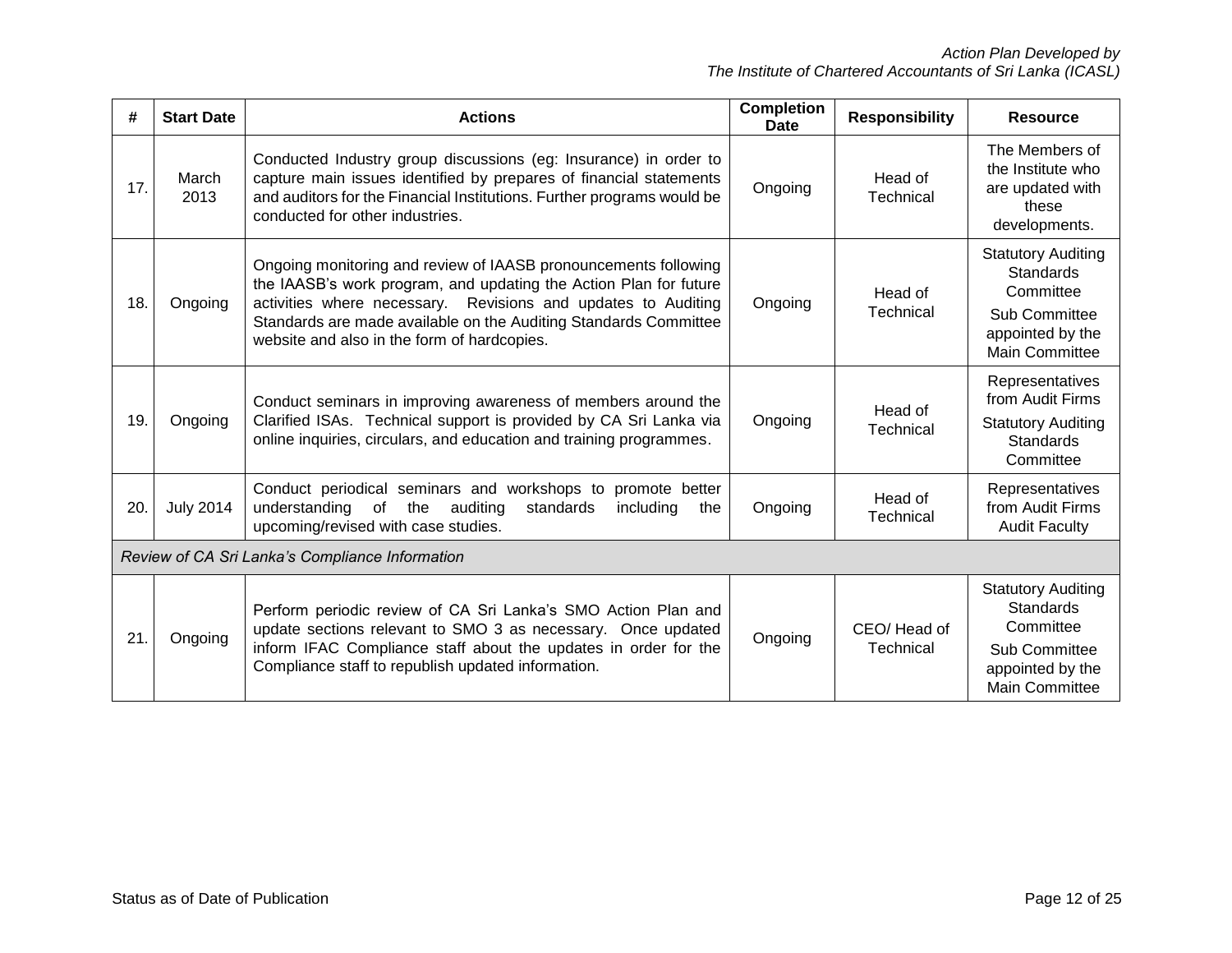| <b>Action Plan Subject:</b>   | SMO 4–IESBA Code of Ethics for Professional Accountants |
|-------------------------------|---------------------------------------------------------|
| <b>Action Plan Objective:</b> | Adoption and Implementation of the IESBA Code of Ethics |

The Institute of Chartered Accountants of Sri Lanka is directly responsible for adopting and implementing ethical standards for its members.

The Code is mandatory for all members of CA Sri Lanka and members are expected to comply with the ethical requirements issued by the Institute. Apparent failure to do so can result in an investigation into the members conduct by the Ethics Committee and Council of the Institute.CA Sri Lanka issued the first Code of Professional Conduct and Ethics to its members in 1993, which was substantially in line with the IFAC Code. Subsequently a revised Code was issued in 2014 in line with IESBA 2012 Code and the latest is the CA Sri Lanka Code of Ethics Publication issued in 2016 which is in line with IESBA 2016 Code.

The Code of Ethics 2016 publication is substantially in line with the IESBA 2016 publication and without modifications. This publication is effective from 15July 2017. CA Sri Lanka has organized series of seminars for its members to make aware about the amendments made to the prevailing code of ethics.

The CA Sri Lanka Code is available only in English.

CA Sri Lanka has incorporated ethics in the CA Sri Lanka Curriculum through executive, business, and corporate level subjects such as Assurance and Ethics, Business, Ethics and Audit, and Corporate Governance.

More detailed information regarding CA Sri Lanka and its activities can be found on the website (www.casrilanka.com).

| #   | <b>Start Date</b>                                       | <b>Actions</b>                                                                                                                                                                                                                                                                                                                                                            | <b>Completion</b><br>Date | <b>Responsibility</b>                            | Resource                                      |  |  |
|-----|---------------------------------------------------------|---------------------------------------------------------------------------------------------------------------------------------------------------------------------------------------------------------------------------------------------------------------------------------------------------------------------------------------------------------------------------|---------------------------|--------------------------------------------------|-----------------------------------------------|--|--|
|     | Adoption and Implementation of the IESBA Code of Ethics |                                                                                                                                                                                                                                                                                                                                                                           |                           |                                                  |                                               |  |  |
| 22  | Q3 2016                                                 | Professional Conduct (Ethics) Committee completed its review<br>process of 2016 IESBA Code with 2014 CA Sri Lanka Code of Ethics<br>Publication in order to identify the required revisions. CA Sri Lanka<br>has issued the Code of Ethics 2016 which is fully in-line with the<br>Handbook of the Code of Ethics for Professional Accountants, 2016<br>Edition of IESBA. | Completed                 | Professional<br>Conduct<br>(Ethics)<br>Committee | Professional<br>Conduct (Ethics)<br>Committee |  |  |
| 23. | Q4 2016                                                 | Issued the revised Code of Ethics 2016 draft publication as an<br>Exposure Draft for members' comments.                                                                                                                                                                                                                                                                   | Completed                 | Professional<br>Conduct<br>(Ethics)<br>Committee | Professional<br>Conduct (Ethics)<br>Committee |  |  |
| 24. | November<br>2016                                        | Launched the revised Code and conducted an Awareness Session on<br>the revised provisions of the new Code which is applicable from 15<br>July 2017.                                                                                                                                                                                                                       | Completed                 | Professional<br>Conduct<br>(Ethics)<br>Committee | Professional<br>Conduct (Ethics)<br>Committee |  |  |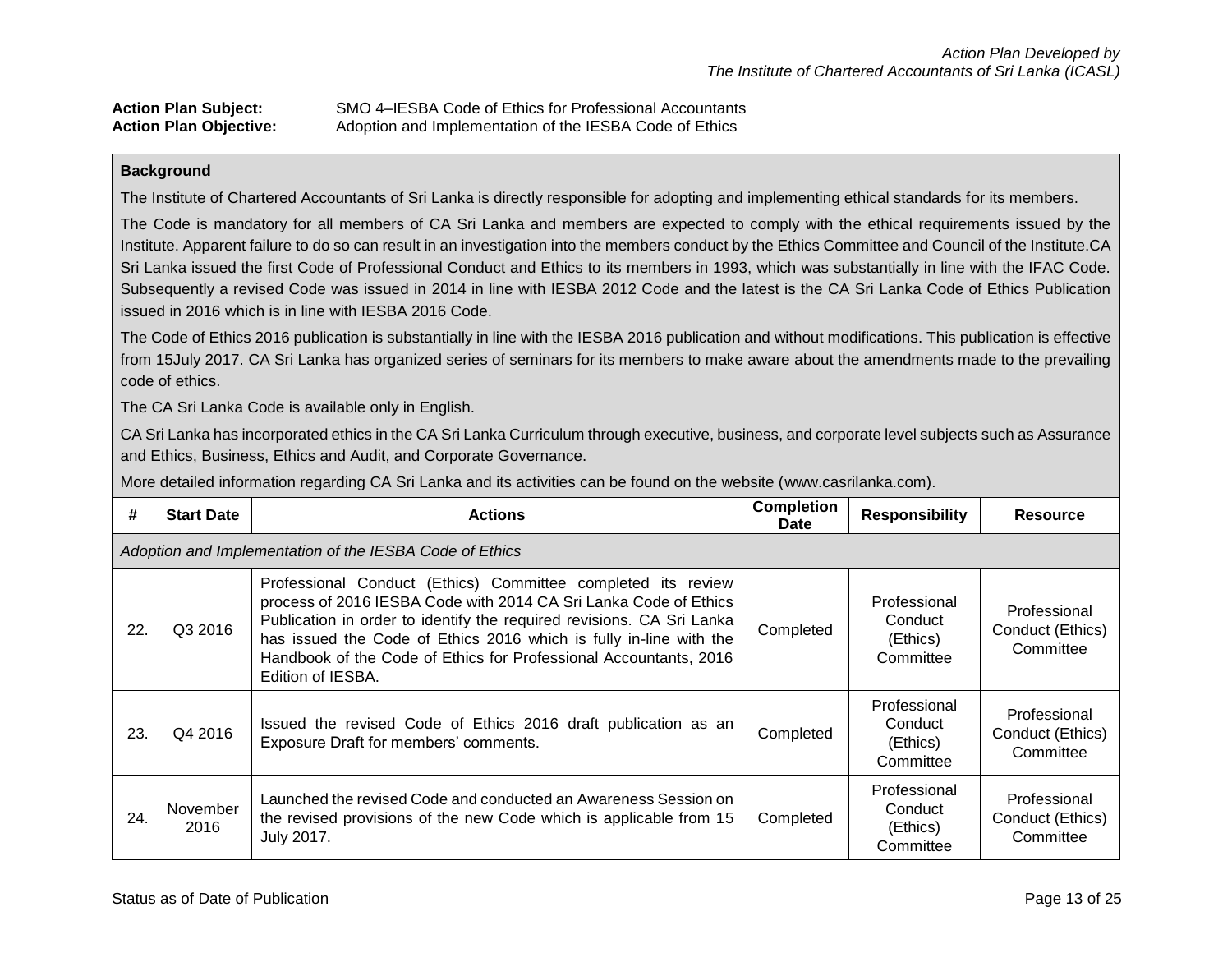| #   | <b>Start Date</b>                               | <b>Actions</b>                                                                                                                                                                                                                                                                                                                                                                                                                                                                                                                                               | <b>Completion</b><br>Date | <b>Responsibility</b>                            | <b>Resource</b>                               |  |  |
|-----|-------------------------------------------------|--------------------------------------------------------------------------------------------------------------------------------------------------------------------------------------------------------------------------------------------------------------------------------------------------------------------------------------------------------------------------------------------------------------------------------------------------------------------------------------------------------------------------------------------------------------|---------------------------|--------------------------------------------------|-----------------------------------------------|--|--|
|     | <b>Maintaining Ongoing Processes</b>            |                                                                                                                                                                                                                                                                                                                                                                                                                                                                                                                                                              |                           |                                                  |                                               |  |  |
| 25. | Ongoing                                         | Monitor the upcoming changes to the IESBA Code of Ethics by way<br>of deliberating on the Exposure Drafts issued by the IESBA and<br>evaluating the impact of the changes and commenting on the<br>proposed changes in such Exposure Drafts. In particular, monitor<br>closely the IESBA work program and proposed revisions to the IESBA<br>Code of Ethics so they can be incorporated into CA Sri Lanka's<br>framework on a timely basis.                                                                                                                  | Ongoing                   | Professional<br>Conduct<br>(Ethics)<br>Committee | Professional<br>Conduct (Ethics)<br>Committee |  |  |
| 26. | October<br>2017                                 | CA Sri Lanka together with South Asian Federation of Accountants<br>(SAFA) has conducted the International Technical Workshop on Non-<br>Compliance with Laws and Regulations (NOCLAR) in October 2017<br>with the presence of the Chairman of the International Ethics<br>Standard Board for Accountants (IESBA). Further, CA Sri Lanka has<br>organized series of seminars for the members of CA Sri Lanka and to<br>the public and IESBA Board Member, Mr. Reyaz Mihular has<br>delivered the presentations on the updates made to the Code of<br>Ethics. | Completed                 | Professional<br>Conduct<br>(Ethics)<br>Committee | Local and<br>Foreign<br>Resource<br>Personnel |  |  |
|     | Review of CA Sri Lanka's Compliance Information |                                                                                                                                                                                                                                                                                                                                                                                                                                                                                                                                                              |                           |                                                  |                                               |  |  |
| 27. | Ongoing                                         | Perform periodic review of CA Sri Lanka's SMO Action Plan and<br>update sections relevant to SMO 4 as necessary. Once updated<br>inform IFAC Compliance staff about the updates in order for the<br>Compliance staff to republish updated information.                                                                                                                                                                                                                                                                                                       | Ongoing                   | Professional<br>Conduct (Ethics)<br>Committee    | Professional<br>Conduct (Ethics)<br>Committee |  |  |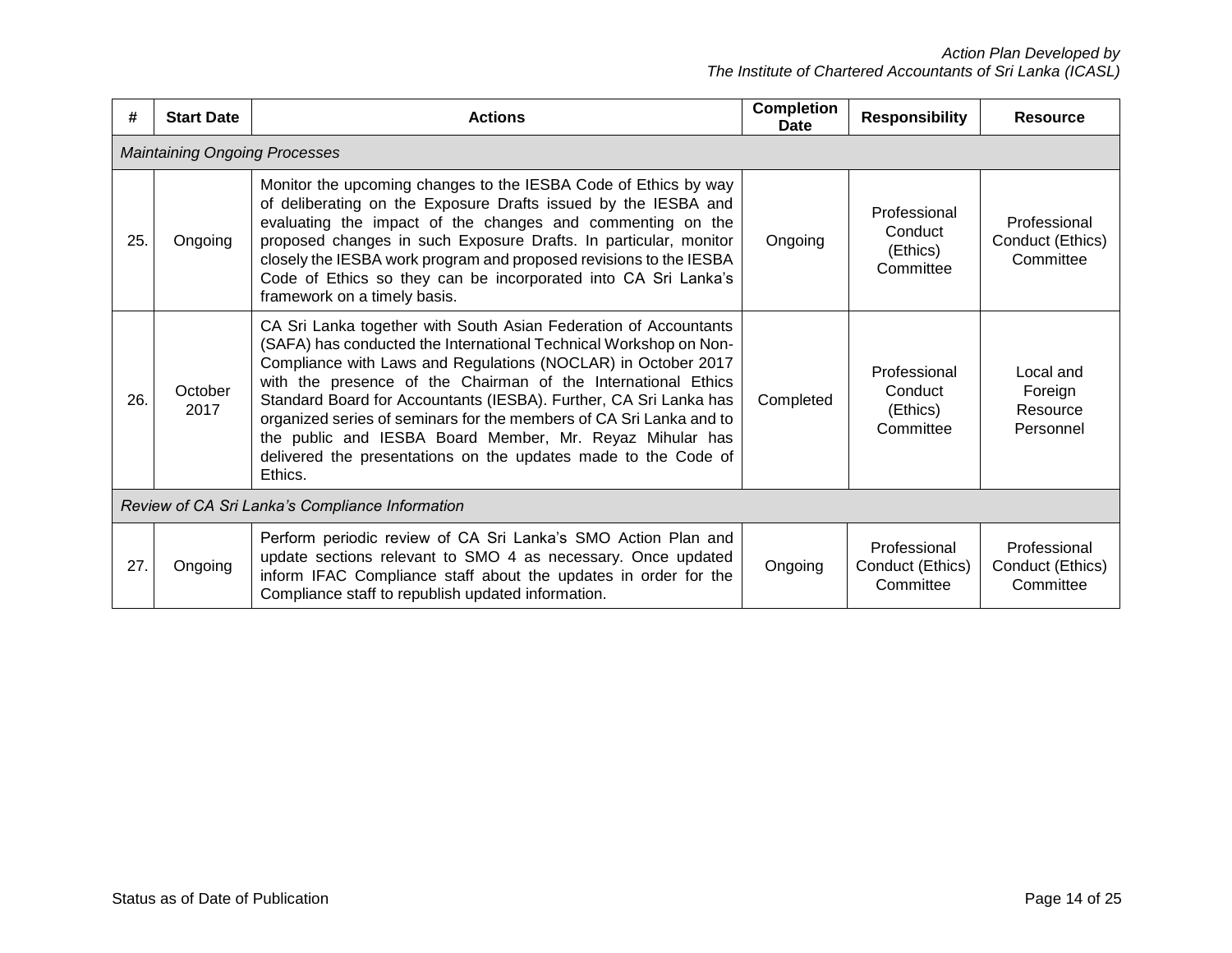**Action Plan Subject**: SMO 5–International Public Sector Accounting Standards and Other Pronouncements Issued by the IPSASB **Action Plan Objective**: Best Endeavors to Encourage Public Sector Entities in Sri Lanka to Improve their Financial Accountability, Financial Management and Financial Reporting in Line with SMO 5

## **Background**

In Sri Lanka, enabling Acts of Parliament, Financial Regulations, Guidelines and Circulars issued by the General Treasury, Ministry of Finance & Planning and Line Ministries govern the issue of general purpose financial statements by public sector entities.

Standing alone, the Institute of Chartered Accountants of Sri Lanka (CA Sri Lanka) has no power to require the public sector to comply with Sri Lanka Public Sector Accounting Standards (SLPSASs). However, in line with current IFAC initiatives to improve the quality of general purpose financial reporting of public sector entities, Public Sector Accounting Standards are issued jointly by the CA Sri Lanka and the Ministry of Finance & Planning. The Public Sector Accounting Standards Committee (PSASC) includes four senior officers of the Ministry of Finance & Planning, who are formally nominated by the Ministry. By the end of 2016 CA Sri Lanka has been developed twenty (20) Public sector accounting standards (SLPSAS) which are in line with the IPSAS and simplified version of the standards has been formulated for Local Authorities. Government has already issued a circular requesting that Sri Lanka Public Sector Accounting Standards are implemented in all Statutory Boards (non-commercial public corporations) and local authorities, which already follow accrual based accounting. The Central Government and Provincial Councils will be asked to apply these standards once they complete the process of migration to accrual system of accounting.

Action has already been initiated to codify adoption of Sri Lanka Public Sector Accounting Standards (SLPSAS) into legal system of Sri Lanka by amending Sri Lanka Accounting & Auditing Standards Act, No. 15 of 1995.

As per the instructions sent by the Ministry of Finance and Planning (MOFP) to the Sri Lanka Accounting & Auditing Standards Monitoring Board (SLAASMB) secretary, the MOFP has approved the following amendments, inter alia, to the Sri Lanka Accounting & Auditing Standards Act No. 15 of 1995:

- Empower CA Sri Lanka to issue Sri Lanka Public Sector Accounting Standards (SLPSAS) with the concurrence of MOFP;
- Make SLPSAS applicable to all non-commercial Public Corporations, i.e., all State Owned Enterprises(SOEs), Ministries, Departments and Local Authorities;
- Empower the SLAASMB to monitor compliance with SLPSAS by the relevant public sector entities;
- To establish a Public Sector Accounting Standards Committee (parallel to current Accounting Standards Committee for Sri Lanka Accounting Standards) and to appoint a representative from MOFP to the Committee;
- Appoint a representative from public sector to the Auditing Standards Committee; and
- Appoint a representative from MOFP to the SLAASMB.

In March 2012 approval was received for a World Bank grant which includes USD 198,200 for technical initiatives. This includes a focus on closing gaps in the knowledge base of public sector accountants and introduction of a separate qualification aimed specifically at public sector accountants. Current activities include:

 Formulation and adoption of 10 Sri Lanka Public Sector Accounting Standards (SLPSAS) based on International Public Sector Accounting Standards (IPSAS). These standards were selected on need basis and another 5 standards were formulated based on IPSAS, selected on need basis. Volume – 1 – SLPSAS 1 to 4 was adopted effective 1 January 2011. Volume – 2 – SLPSAS 5 to 10 was adopted effective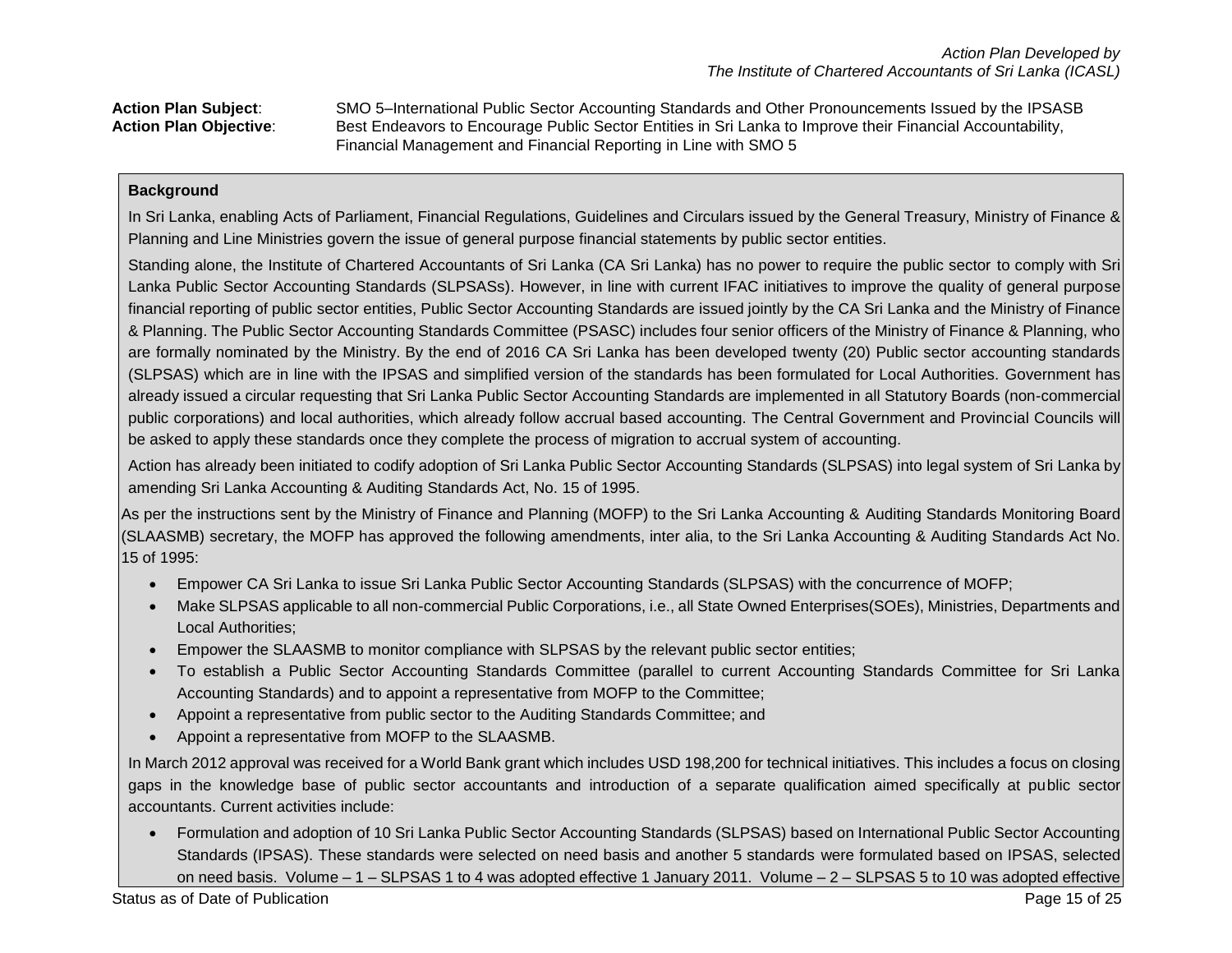1 January 2014. Slight modifications included changing 'IPSAS' to 'SLPSAS' and deleting paragraphs not applicable to Sri Lanka, but no material modifications were made.

- In July 2015, Asian Development Bank (ADB) provided funding for adopting another 10 SLPSAS based on IPSAS. This will be completed before end of December 2016. Thereafter there will be 20 SLPSAS altogether.
- Formation of Association of Public Finance Accountants of Sri Lanka (APFASL) as Public Sector Wing of CA Sri Lanka, consisting Accountants, Auditors & Assessors of the public sector as members of the Association, to handle activities relating to the improvement of public financial management.
- Launched a professional qualification "Chartered Public Finance Accountancy" (CPFA) for public sector accountants, auditors and assessors with the assistance of CIPFA London, in line with CIPFA International Public Financial Management (IPFM) qualification in February 2015.

Further, CA Sri Lanka signed an MOU with CIPFA (London) to offer full CIPFA membership for CA Sri Lanka members with 5 or more years of senior level experience in Government or the Public Sector and CIPFA Affiliate membership to other CA Sri Lanka Members and to members of Public Sector Wing, those who have passed entrance examination and have accountancy first degree.

APFASL/CA Sri Lanka has offered 135 CPFA member qualification with the guidance of CIPFA London on merit basis at the initial stage and has arranged to offer further limited number of memberships on the same basis. Other Public-sector accountants who are the member of APFASL are encouraged to follow the examination route to the same qualification. CA Sri Lanka will conduct the examinations.

CPD scheme has been formulated for CPFA members and introduced at the Orientation program held in November 2017. This is a combined approach and the Public Sector members are required to comply with the minimum 30 hour CPD annually.

CA Sri Lanka CPD scheme and CIPFA online CPD scheme are also expected to be followed when necessary to develop the Professional ability of CPFA members.

Sri Lanka Public Sector Accounting Standards 11-20 have been adopted based on IPSAS and published in SLPSAS volume III which will be effectivefrom January 2018 onwards in the public sector in Sri Lanka.

The public sector wing (APFASL) of CA Sri Lanka has taken a progressive steps to formulate a single simplified public sector accounting standard for local authorities based on IPSAS and SLPSAS and issued an explanatory and illustrative guidance to implement the standard in local authorities in Sri Lanka. The cabinet of ministers in the legislature of Sri Lanka has approved the standard. APFASL has planned to assist public institutions and Local authorities to implement the new standards and accrual based accounting by conducting series of seminars and workshops.. APFASL has also planned to offer ICASL CPFA qualification to another batch of qualified senior officers in public sector.

All necessary steps have been taken to recognize members of Association of Public Finance Accountants of Sri Lanka (APFASL) part of CA Sri Lanka who receive the CASL CPFA designation as members of the Chartered Institute for Public Finance and Accountancy (CIPFA) London too.

CA Sri Lanka /APFASL prepares a check list and guidance of implementing accrual based accounting in SAFA countries

More detailed information regarding CA Sri Lanka and its activities can be found on the website (www.casrilanka.com).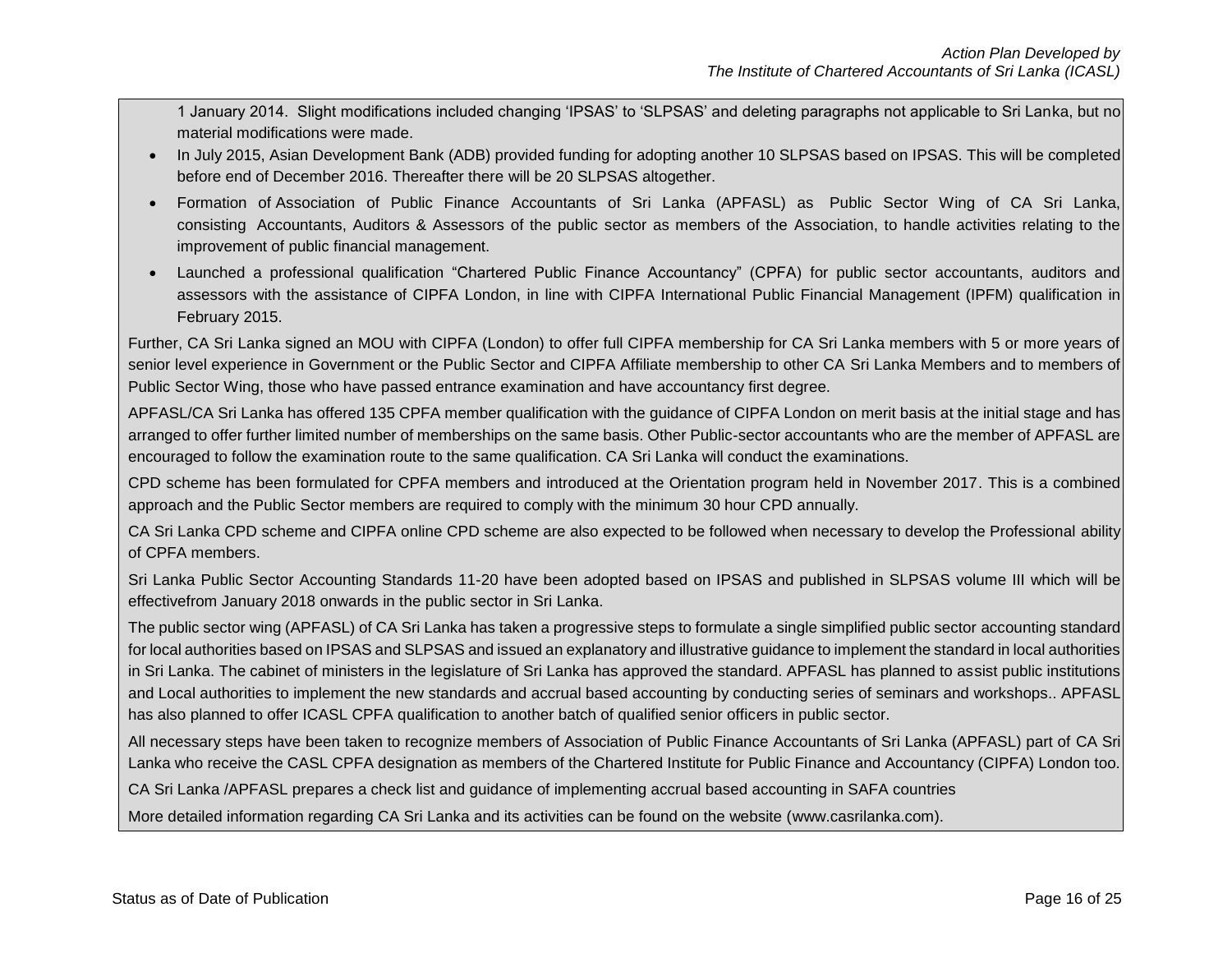*Action Plan Developed by The Institute of Chartered Accountants of Sri Lanka (ICASL)*

| #   | <b>Start Date</b>                                                                                                                                                                     | <b>Actions</b>                                                                                                                                                                                                                                         | <b>Completion</b><br><b>Date</b>                              | <b>Responsibility</b>                | <b>Resource</b>                                                               |
|-----|---------------------------------------------------------------------------------------------------------------------------------------------------------------------------------------|--------------------------------------------------------------------------------------------------------------------------------------------------------------------------------------------------------------------------------------------------------|---------------------------------------------------------------|--------------------------------------|-------------------------------------------------------------------------------|
|     |                                                                                                                                                                                       | Establishing Convergence Mechanism and Process with IPSAS                                                                                                                                                                                              |                                                               |                                      |                                                                               |
| 28. | 2015                                                                                                                                                                                  | Conversion of another 5 IPSAS, (IPSAS 23, 24, 13, 20 & 16) selected<br>on need basis, into Sri Lanka Public Sector Accounting Standards                                                                                                                | Completed                                                     | <b>Head of Public</b><br>Sector Unit | <b>PSASC Committee</b><br><b>Members</b>                                      |
| 29. | Ongoing                                                                                                                                                                               | Conduct seminars, workshops, awareness and training programs<br>over the Island to Public sector employees to enhance the<br>knowledge in Public Sector Accounting standards and financial<br>management.                                              | Continue                                                      | <b>Head of Public</b><br>Sector Unit | Seminar<br>committees/Taskfor<br>ce Consultants and<br>Government<br>projects |
| 30. | 2015                                                                                                                                                                                  | Implementation of Public Sector specific professional accountancy<br>qualification for public sector financial staff with the assistance of<br>the Chartered Institute of Public Finance & Accountancy (CIPFA)<br>London                               | Completed                                                     | <b>Head of Public</b><br>Sector Unit | <b>PSASC</b>                                                                  |
| 31. | Ongoing                                                                                                                                                                               | Perform Government and country requirement of Accounting<br>Standards to establish the Financial Management in Public Sector<br>compliance with IFRS and IFAC requirement too.                                                                         | Ongoing                                                       | <b>Head of Public</b><br>Sector Unit | Consultants and<br>Government<br>projects                                     |
|     | <b>Maintaining Ongoing Processes</b>                                                                                                                                                  |                                                                                                                                                                                                                                                        |                                                               |                                      |                                                                               |
| 32. | 2016                                                                                                                                                                                  | Conversion of another 5 IPSAS, (IPSAS 11, 18, 27, 25 & 31)<br>selected on need basis, into Sri Lanka Public Sector Accounting<br>Standards making total of 20 SLPSAS. APFASL Board is regularly<br>review IPSAs and update relevant stakeholders.      | Completed                                                     | <b>Head of Public</b><br>Sector Unit | Committee<br>Members                                                          |
| 33. | Ongoing                                                                                                                                                                               | Perform periodic review of CA Sri Lanka's SMO Action Plan and<br>update sections relevant to SMO 5 as necessary. Once updated<br>inform IFAC Compliance staff about the updates in order for the<br>Compliance staff to republish updated information. |                                                               | <b>Head of Public</b><br>Sector Unit | Committee<br><b>Members</b>                                                   |
| 34. | 2017                                                                                                                                                                                  | Formulation of simplified version of Public Sector Accounting<br>Standards for Local Authorities in three languages                                                                                                                                    | Completed                                                     | <b>Head of Public</b><br>Sector Unit | Consultants team                                                              |
| 35. | Orientation Program for CPFA members has been organized by<br><b>Head of Public</b><br>2017 Oct<br>Completed<br>APFASL with the assistance of ADB and the CIPFA London<br>Sector Unit |                                                                                                                                                                                                                                                        | Local and foreign<br>resource<br>persons/Seminar<br>committee |                                      |                                                                               |
| 36. | 2017<br>August                                                                                                                                                                        | Translation and publication of simplified Public Sector Accounting<br>Standards for Local Authorities in three languages                                                                                                                               | Ongoing                                                       | <b>Head of Public</b><br>Sector Unit | <b>Translators and CA</b><br>Srilanka                                         |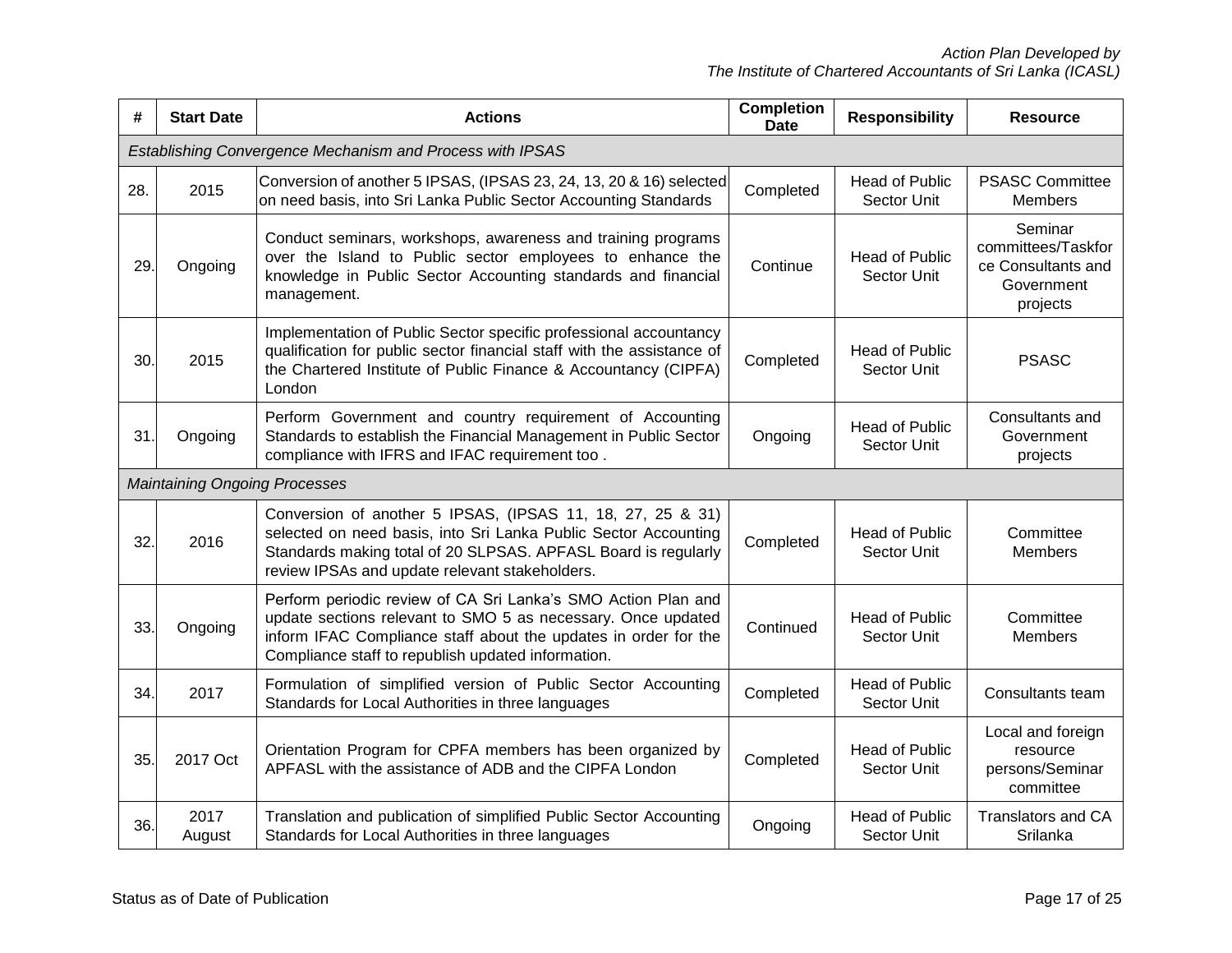*Action Plan Developed by The Institute of Chartered Accountants of Sri Lanka (ICASL)*

| #   | <b>Start Date</b> | <b>Actions</b>                                                                                                                                              | <b>Completion</b><br><b>Date</b> | <b>Responsibility</b>                | Resource                                           |
|-----|-------------------|-------------------------------------------------------------------------------------------------------------------------------------------------------------|----------------------------------|--------------------------------------|----------------------------------------------------|
| 37. | 2017<br>November  | Selection of second and final batch of most qualified senior officers<br>in public sector financial management in Sri Lanka to offer CPFA<br>qualification. |                                  | <b>Head of Public</b><br>Sector Unit | Selection<br>committee.                            |
| 38. | 2017 Sept.        | Placement of Best Annual Report Award Competition among public<br>sector institutions in 2018                                                               | Ongoing                          | <b>Head of Public</b><br>Sector Unit | Commitee                                           |
| 39. | 2017 Dec.         | Formulation of CPD scheme to all CPFA members                                                                                                               | Ongoing                          | <b>Head of Public</b><br>Sector Unit | <b>Head of Public</b><br>Sector Unit               |
| 40  | 2017 Oct.         | Preparation of a Check list and a guidance of implementing accrual<br>based accounting in SAFA countries                                                    | Ongoing                          | <b>Head of Public</b><br>Sector Unit | <b>Head of Public</b><br>Sector<br>Unit/taskforce. |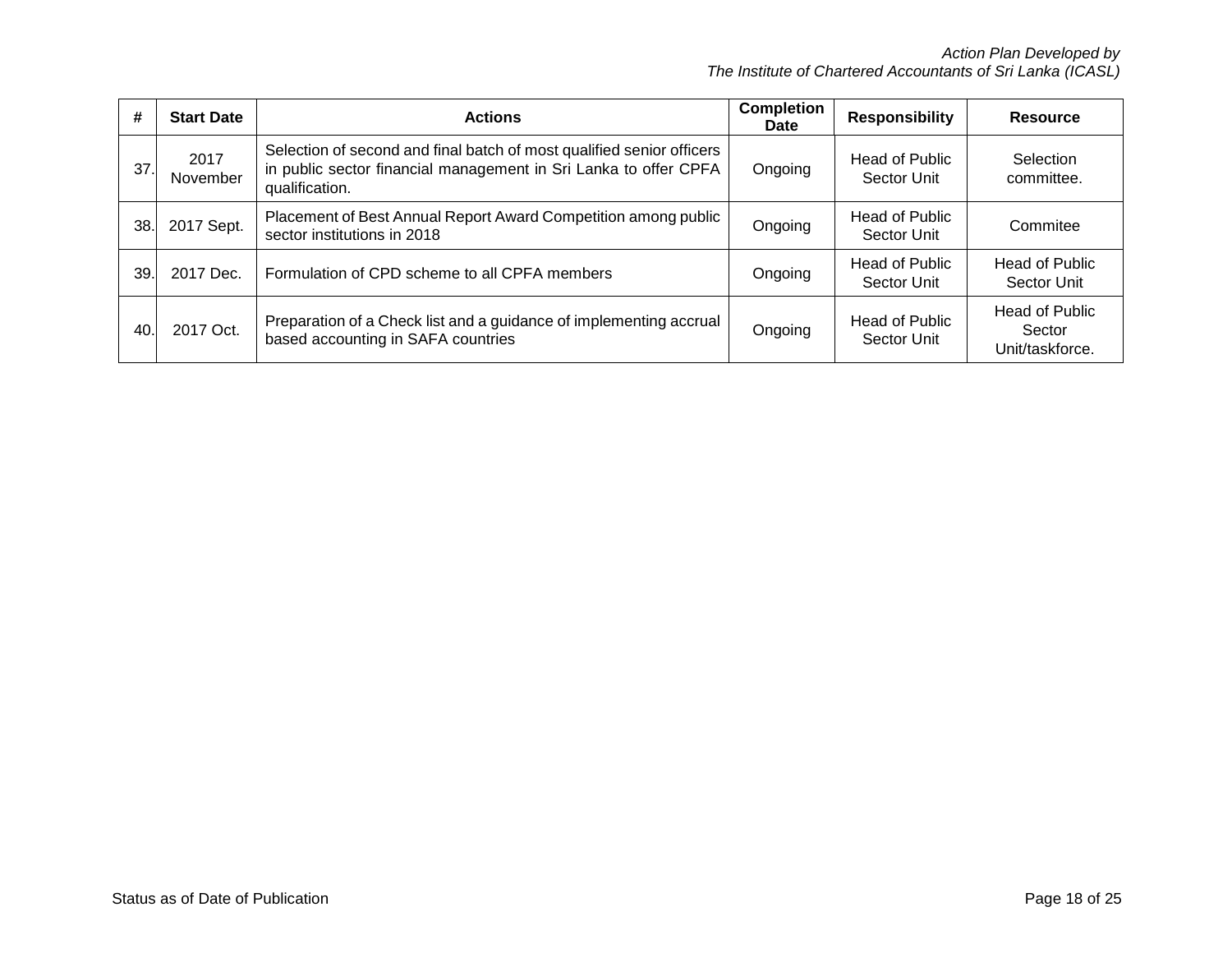| <b>Action Plan Subject:</b>   | SMO 6-Investigation and Discipline                                                                       |
|-------------------------------|----------------------------------------------------------------------------------------------------------|
| <b>Action Plan Objective:</b> | Continue to ensure members and the public understand how to raise complaints and the processes resolving |
|                               | them                                                                                                     |

CA Sri Lanka has direct responsibility for setting the rules and operating the Investigation and Disciplinary system for its members. The I&D system of CA Sri Lanka is specified in the Act of Incorporation of the Institute and members are bound by that. The Act of Incorporation specifies the Acts of Professional Misconduct and the disciplinary procedure to be followed. The Professional Conduct (Ethics) Committee is responsible for carrying out investigations and recommend the actions to be taken if proved to be guilty of professional misconduct to the Council. In addition, the Sri Lanka Accounting and Auditing Standards Monitoring Board (SLAASMB) oversees compliance with auditing standards and CA Sri Lanka has representation on SLAASMB, so no overlap occurs during the compliance monitoring process.

The investigative process followed by CA Sri Lanka is briefly stated below;

When a complaint is received against a Member the Secretary acknowledges receipt of complaint and request to submit the information on the specified complaint form and informs the complainant, that it would be addressed. The Complaint is referred to the Member against whom the complaint has been made, and his observations/ explanations is called for. On receipt of observations/explanation of the person against whom the complaint was made, complaint is referred to the Professional Conduct (Ethics) Committee. The Professional Conduct (Ethics) Committee or a Panel of the Professional Conduct (Ethics) Committee studies the complaint. Where necessary, the complainant as well as the member against whom the complaint was made is interviewed by the Professional Conduct (Ethics) Committee or its Panel.

During the year 2016, two senior Non- Chartered Accountants (two senior lawyers) have appointed as members of the Professional Conduct (Ethics) Committee.

Any evidence / documentation available is considered, to see whether there is a prima facie case. Legal Opinion is consulted where necessary. If there is no prima facie case both parties are informed accordingly and the process and findings are intimated to the Council. If there is a prima facie case a report is submitted to the Council. As per the provisions of the Act of Incorporation, the Council appoints a Disciplinary Committee constituting three Members of the Council. Hence the disciplinary committee consist of only members of the Institute. Members of the council are CA Sri Lanka members as well. In this appointing process any conflict of interest with the subject matter will be taken in to consideration. A statement is prepared setting out the charges to be investigated by the Disciplinary Committee and the Secretary transmit a copy of the statement to each member of the Disciplinary Committee and the person whose conduct is the subject of investigation. Secretary gives notice of the first date fixed for the inquiry to the person whose conduct is under inquiry. Such notice to be given 14 days before the date fixed for inquiry.

The Secretary of CA Sri Lanka is the Secretary of the Disciplinary Committee. Every Disciplinary inquiry is held in camera. At the conclusion of the inquiry the Disciplinary Committee will submit a Report of the findings to the Council and send a copy of such Report to the person against whom the inquiry was held. The Council will take appropriate action thereafter.

If the complaint is proved the member concerned may be warned, reprimanded, or suspended from Membership, depending on the gravity of the lapse.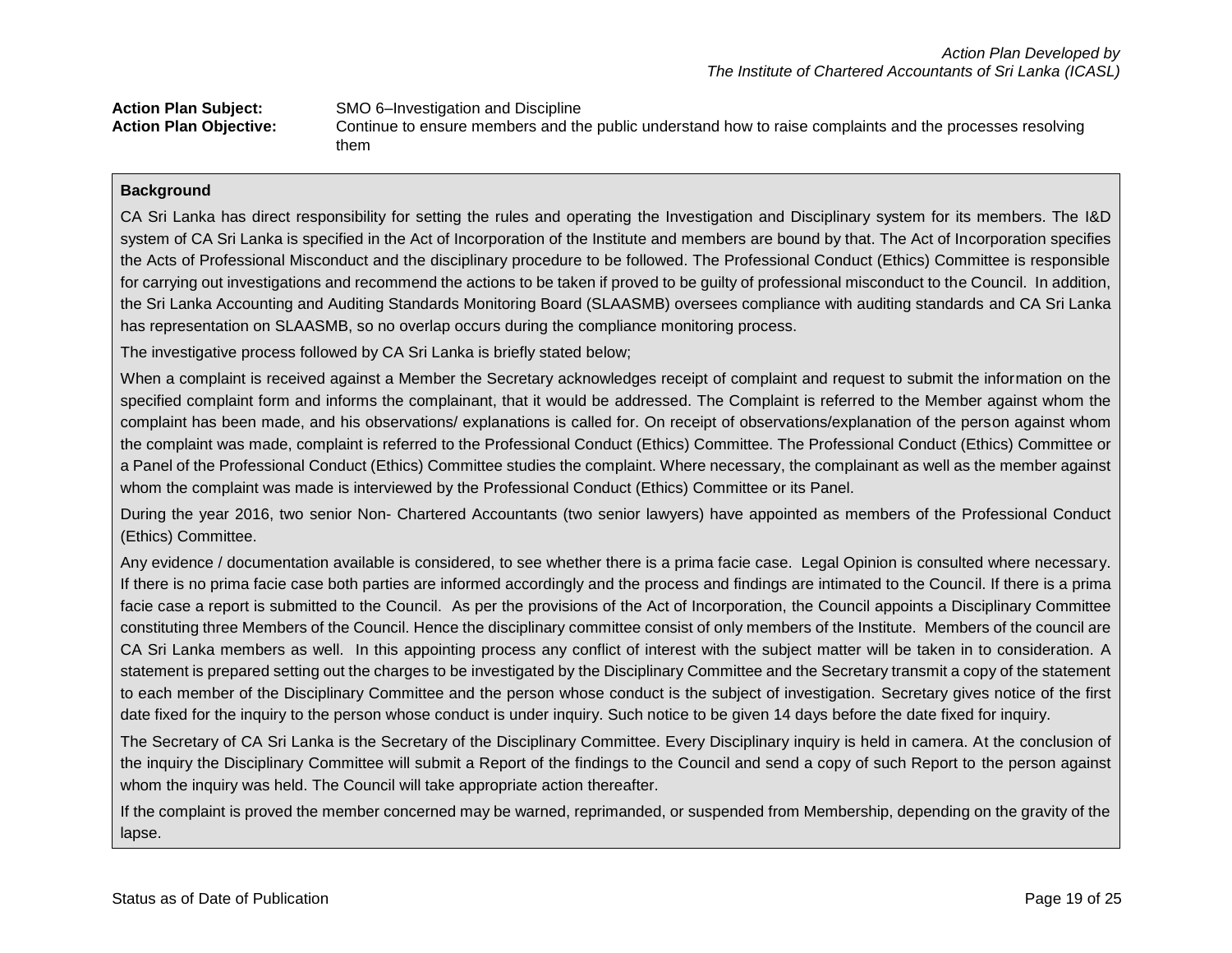As per the provisions of the Act of Incorporation, any person aggrieved by a decision of the Council may appeal against that decision to the Supreme Court.

During the period January 2017– December 2017, 13 cases have been handled. During the period 7 cases were upheld and another 6 are pending.

| #   | <b>Start Date</b>                    | <b>Actions</b>                                                                                                                                                                                                                                                                                                                     | <b>Completion</b><br><b>Date</b> | <b>Responsibility</b> | <b>Resource</b>                              |  |  |
|-----|--------------------------------------|------------------------------------------------------------------------------------------------------------------------------------------------------------------------------------------------------------------------------------------------------------------------------------------------------------------------------------|----------------------------------|-----------------------|----------------------------------------------|--|--|
|     | <b>Maintaining Ongoing Processes</b> |                                                                                                                                                                                                                                                                                                                                    |                                  |                       |                                              |  |  |
| 41. | Ongoing                              | Appoint a separate independent committee on disciplinary matters<br>will be appointed for every 2 years period in order to investigate and<br>take actions on disciplinary matters.                                                                                                                                                | Completed                        | CEO                   | Members of the<br>Council                    |  |  |
| 42. | Ongoing                              | Continue to publicize CA Sri Lanka I&D procedures via the website<br>and distribution of the Act of Incorporation among members.<br>Outcome of the Professional Conduct (Ethics) Committee publicize<br>in the ABACUS journal. Further there is separate publication on Code<br>of Ethics approved by the council of CA Sri Lanka. | Completed                        | <b>CEO</b>            | CEO and legal<br>officer                     |  |  |
| 43. | Ongoing                              | Ensure the investigation and discipline of misconduct including<br>breaches of professional standards by individual members is carried<br>out in line with Section 17 (First Schedule) of Act of Incorporation.<br>Professional misconduct has been defined in the Second schedule<br>of the Act of incorporation.                 | Ongoing                          | <b>CEO</b>            | Members of the<br>Council & legal<br>officer |  |  |
| 44. | Ongoing                              | Ensure that the council exercises the power against any member, if<br>satisfied that he is unfit to practice the profession of an accountant<br>and auditor by reason that he has been guilty of professional<br>misconduct.                                                                                                       | Ongoing                          | CEO                   | Members of the<br>Council & legal<br>officer |  |  |
| 45. | Ongoing                              | Continue to ensure CA Sri Lanka's investigation and disciplinary<br>mechanism continues to addresses all SMO 6 requirements. This<br>includes review of the existing mechanism and updating the Action<br>Plan for future activities where necessary.                                                                              |                                  | <b>CEO</b>            | Members of the<br>Council & legal<br>officer |  |  |
|     |                                      | Review of CA Sri Lanka's Compliance Information                                                                                                                                                                                                                                                                                    |                                  |                       |                                              |  |  |
| 46. | Ongoing                              | Perform periodic review of CA Sri Lanka's SMO Action Plan and<br>update sections relevant to SMO 6 as necessary. Once updated<br>inform IFAC Compliance staff about the updates in order for the<br>Compliance staff to republish updated information.                                                                             | Ongoing                          | <b>CEO</b>            | Members of the<br>Council & legal<br>officer |  |  |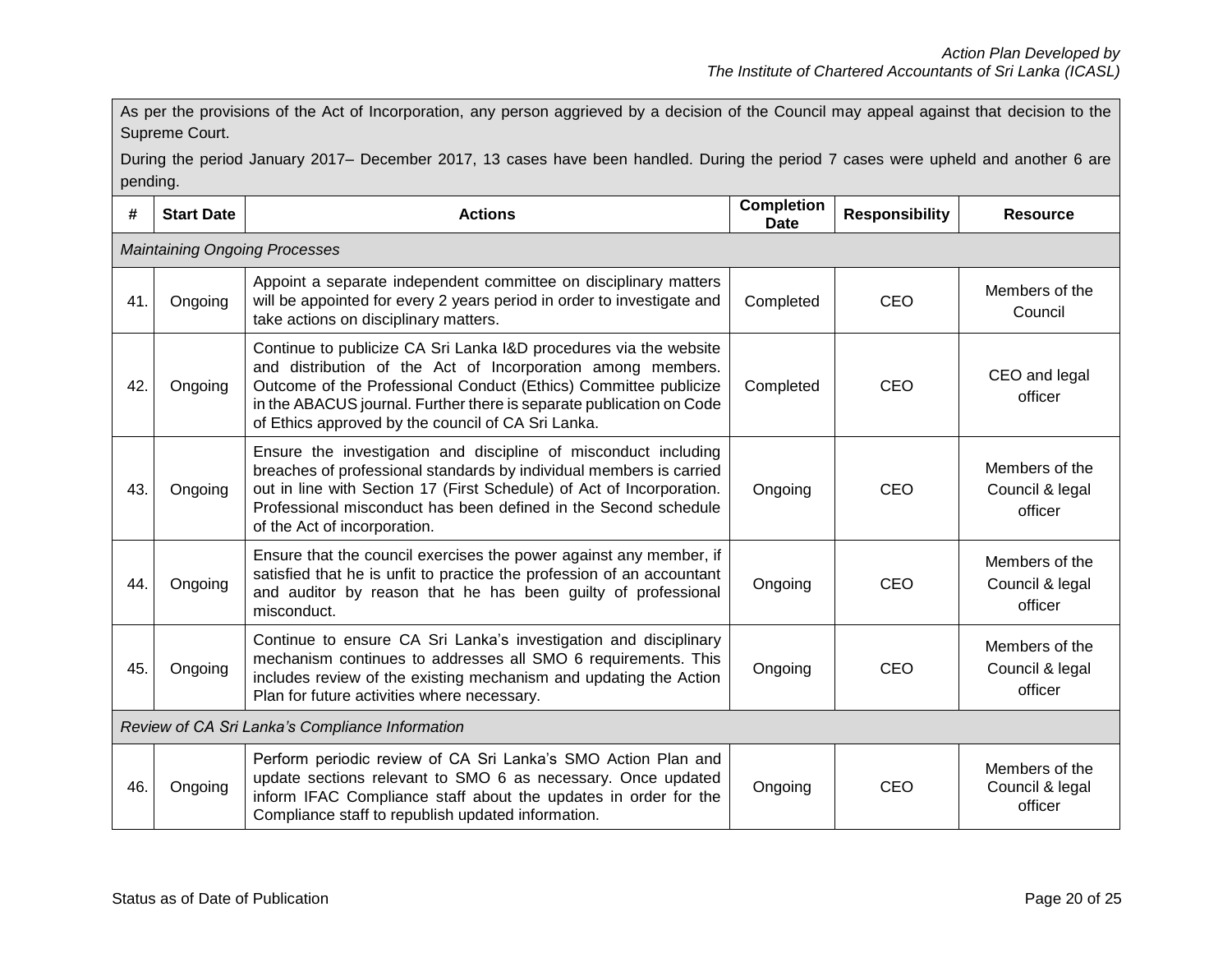# **SMO 6 Self-Assessment Table**

| <b>Requirements</b>                                                                                                                                              | Y | N | <b>Partially</b> | <b>Comments</b> |
|------------------------------------------------------------------------------------------------------------------------------------------------------------------|---|---|------------------|-----------------|
| <b>Scope of the System</b><br>1. A system of investigation, discipline and<br>exists for the<br>accountancy<br>appeals<br>profession. The system is operational. | Y |   |                  |                 |
| Information about the types of misconduct<br>2.<br>which may bring about investigative actions<br>is publicly available.                                         | Y |   |                  |                 |
| <b>Initiation of Proceedings</b><br>"complaints-based"<br>Both<br>$\mathsf{a}$<br>3.<br>and<br>an<br>"information-based" approach are adopted.                   | Y |   |                  |                 |
| 4. Link with the results of QA reviews has been<br>established.                                                                                                  | Y |   |                  |                 |
| <b>Investigative Process</b><br>5. A committee or similar body exists for<br>performing investigations.                                                          | Y |   |                  |                 |
| Members of a committee are independent of<br>6.<br>the subject of the investigation and other<br>related parties.                                                | Y |   |                  |                 |
| <b>Disciplinary Process</b>                                                                                                                                      |   |   |                  |                 |
| 7. A separate disciplinary committee/entity<br>exists to make disciplinary decisions on<br>referrals from the investigation committee.                           | Y |   |                  |                 |
| Members of the committee/entity include<br>8.<br>professional accountants as well as non-<br>accountants.                                                        | Y |   |                  |                 |
| The tribunal exhibits independence of the<br>9.<br>subject of the investigation and other related<br>parties.                                                    | Y |   |                  |                 |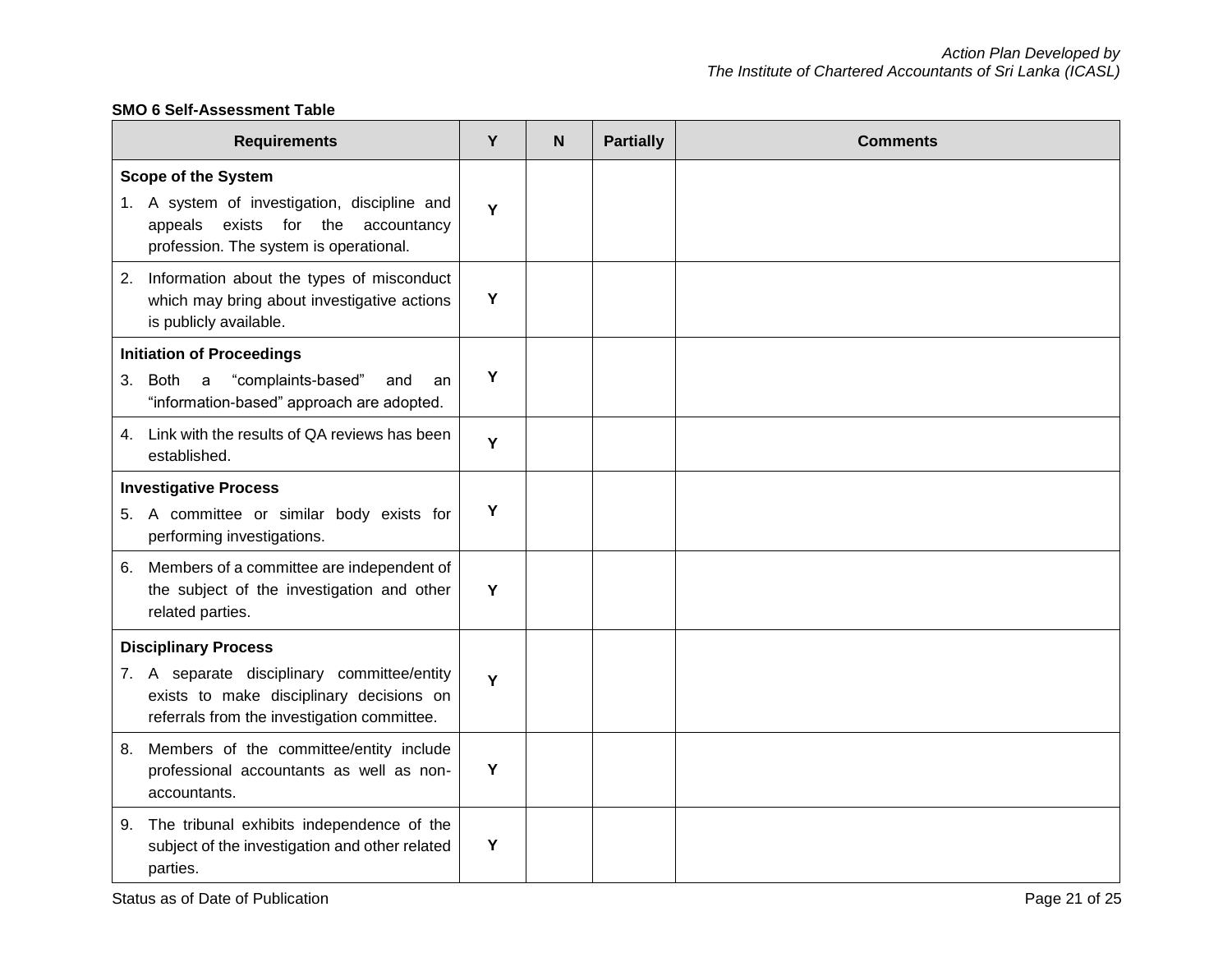| <b>Requirements</b>                                                                                                                                                                                                                                                                | Y | N | <b>Partially</b> | <b>Comments</b> |
|------------------------------------------------------------------------------------------------------------------------------------------------------------------------------------------------------------------------------------------------------------------------------------|---|---|------------------|-----------------|
| <b>Sanctions</b><br>10. The disciplinary system allows imposing an<br>extensive range of penalties. It is particularly<br>important to include (a) loss of professional<br>designation; (b) restriction and removal of<br>practicing rights; and (c) exclusion from<br>membership. | Y |   |                  |                 |
| <b>Rights of Representation and Appeal</b><br>11. A third appeals body exists which is separate<br>from both the disciplinary committee and<br>investigative committee.                                                                                                            | Y |   |                  |                 |
| <b>Administrative Processes</b><br>12. Timeframe targets for disposal of all cases<br>are set.                                                                                                                                                                                     | Y |   |                  |                 |
| 13. Tracking mechanisms to monitor progress in<br>investigation and discipline and related<br>procedures are established.                                                                                                                                                          | Y |   |                  |                 |
| 14. Records of investigations and disciplinary<br>processes are established.                                                                                                                                                                                                       | Y |   |                  |                 |
| <b>Public Interest Considerations</b><br>15. Activities are supported to ensure that the<br>public is aware that an investigative and<br>disciplinary system exists in the jurisdiction.                                                                                           | Y |   |                  |                 |
| 16. A process for the independent review of<br>complaints on which there was no follow-up<br>established.                                                                                                                                                                          | Y |   |                  |                 |
| 17. The results of the investigative and<br>disciplinary proceedings are made available<br>to the public.                                                                                                                                                                          | Y |   |                  |                 |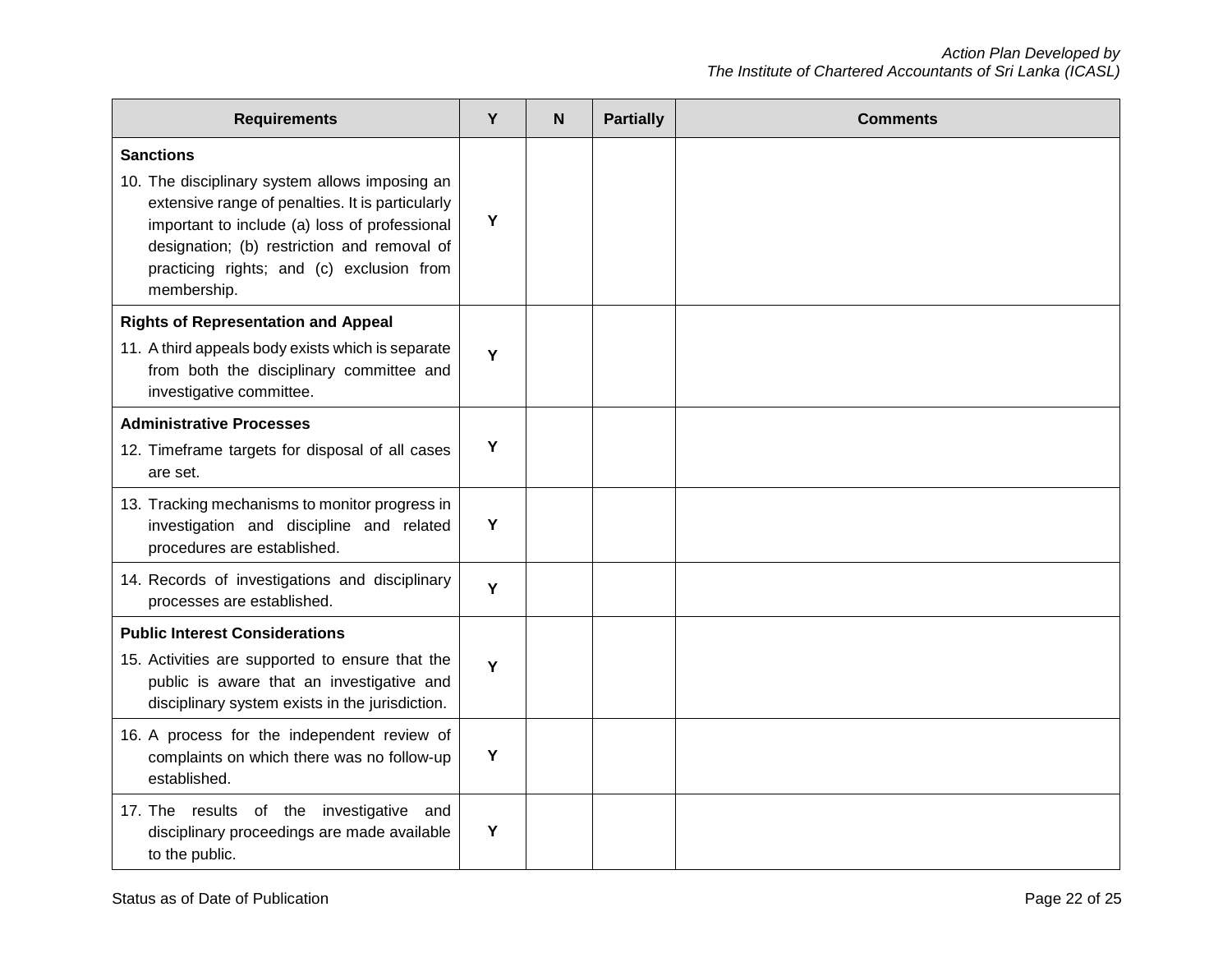| <b>Requirements</b>                                                                                                                                                                                     |             | <sub>N</sub> | <b>Partially</b> | <b>Comments</b> |
|---------------------------------------------------------------------------------------------------------------------------------------------------------------------------------------------------------|-------------|--------------|------------------|-----------------|
| <b>Liaison with Outside Bodies</b><br>18. There is an appropriate process for liaison<br>with outside bodies on possible involvement<br>in serious crimes and offences.                                 | $\mathbf v$ |              |                  |                 |
| <b>Regular Review of Implementation and</b><br><b>Effectiveness</b><br>19. Regular review of implementation and<br>effectiveness of the system are performed<br>and corrective actions are implemented. |             |              |                  |                 |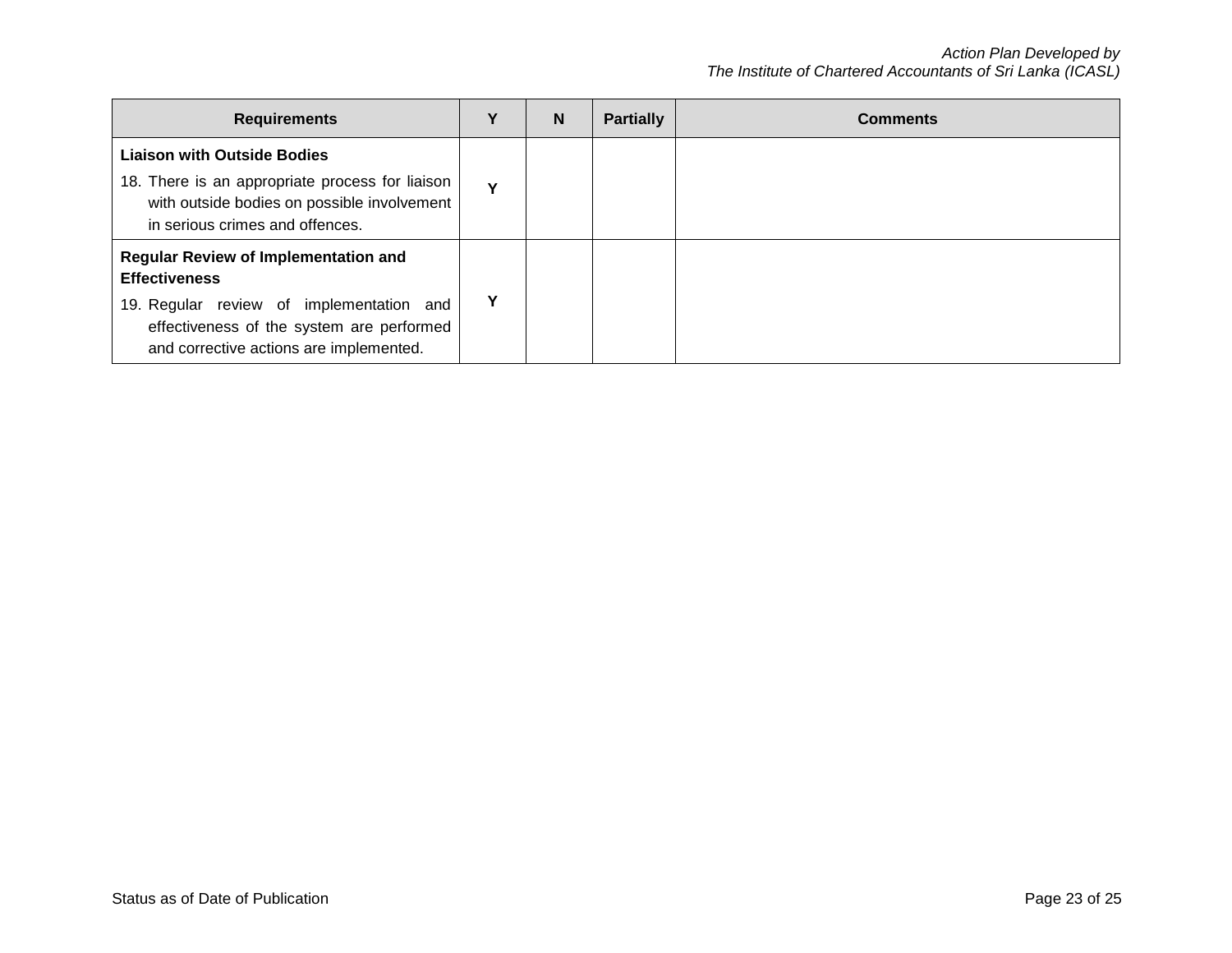| <b>Action Plan Subject:</b>   | SMO 7-International Financial Reporting Standards and Other Pronouncements issued by the IASB |
|-------------------------------|-----------------------------------------------------------------------------------------------|
| <b>Action Plan Objective:</b> | Adoption and Implementation of Accounting Standards in Line with SMO 7                        |

The Institute of Chartered Accountants of Sri Lanka is the body directly responsible for adopting accounting standards on recommendation by the Accounting Standards Committee. The national Accounting Standards for listed and other public interest entities (Specified Business Enterprises) are the IFRS adapted with modifications for nationalization purposes as required by the Sri Lanka Accounting and Auditing Standards Act No 15 of 1995.

According to the requirement of Sri Lanka Accounting and Auditing Standards Act No 15 of 1995, it is required to be translated into the local languages i.e. Sinhala and Tamil.

More detailed information regarding the Sri Lanka Accounting Standards can be found on the website dedicated for the Accounting Standards Committee: (http://www.slaasc.lk/accounting).

In March 2012 approval was received for a World Bank grant which includes USD 198, 200 for technical initiatives, which includes adoption and implementation of accounting standards as one component.

IFRS-aligned Sri Lanka Accounting Standards including the Standard for SMEs are effective from 1st January 2012 and 2015 Amendments to the IFRS for SMEs will be effective from 1<sup>st</sup> January 2017. IFRS 10, 11, 12, 13 are effective from 1<sup>st</sup> January 2014 and IFRS 14 is effective from 1<sup>st</sup> January 2016. IFRS 9 and IFRS 15 will be effective from 1st January 2018. IFRS 16 will be effective from 01 January 2019.

All IFRICs and SICs also have been adopted in Sri Lanka.

More detailed information regarding CA Sri Lanka and its activities can be found on the website (http://www.slaasc.lk/accounting).

| #                                                                      | <b>Start Date</b> | <b>Actions</b>                                                                                                                                                                                                                                                   | <b>Completion</b><br><b>Date</b> | <b>Responsibility</b>    | Resource                                    |  |
|------------------------------------------------------------------------|-------------------|------------------------------------------------------------------------------------------------------------------------------------------------------------------------------------------------------------------------------------------------------------------|----------------------------------|--------------------------|---------------------------------------------|--|
| Notifying members of IFRS and IASB Exposure Drafts (SMO 7, paras 1, 2) |                   |                                                                                                                                                                                                                                                                  |                                  |                          |                                             |  |
| 47.                                                                    | Ongoing           | Ensure details of IASB and IFRS Interpretations Committee<br>(IFRSIC) discussion papers and exposure drafts, with information<br>on how to contribute to CA Sri Lanka submissions, are maintained<br>in the CA Sri Lanka web Site and communicate to the public. | Ongoing*                         | <b>Head of Technical</b> | Accounting<br><b>Standards</b><br>Committee |  |
| 48.                                                                    | Ongoing           | Conduct round table discussions on Exposure Drafts on New<br>International Accounting Standards.                                                                                                                                                                 | Ongoing*                         | <b>Head of Technical</b> | Accounting<br><b>Standards</b><br>Committee |  |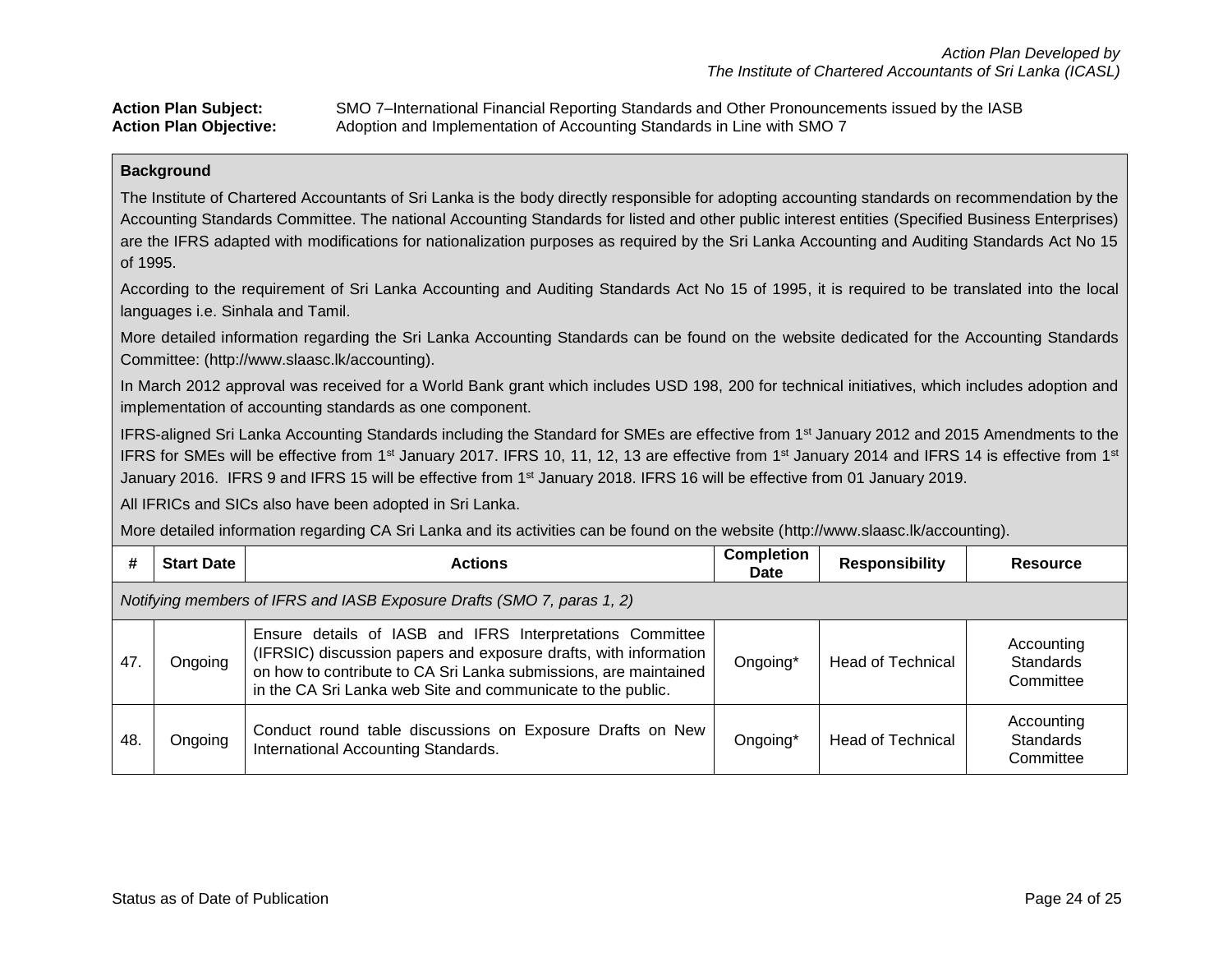| #                                               | <b>Start Date</b>                                                               | <b>Actions</b>                                                                                                                                                                                                                                                                                                                                                                                                                  | <b>Completion</b><br><b>Date</b> | <b>Responsibility</b>    | <b>Resource</b>                                                                                     |  |  |
|-------------------------------------------------|---------------------------------------------------------------------------------|---------------------------------------------------------------------------------------------------------------------------------------------------------------------------------------------------------------------------------------------------------------------------------------------------------------------------------------------------------------------------------------------------------------------------------|----------------------------------|--------------------------|-----------------------------------------------------------------------------------------------------|--|--|
|                                                 | Promulgation of Sri Lanka Accounting Standards.                                 |                                                                                                                                                                                                                                                                                                                                                                                                                                 |                                  |                          |                                                                                                     |  |  |
| 49.                                             | Ongoing                                                                         | Follow the due review process and converge Sri Lanka Accounting<br>Standards with International financial reporting Standards. Based<br>on the recommendations of the Accounting Standards committee<br>council adopts these standards in the local context. By December<br>2017, Sri Lanka Accounting Standards in line with International<br>Accounting Standards 2017 (Consolidated without Early adoption)<br>bound volume. | Ongoing*                         | <b>Head of Technical</b> | Accounting<br><b>Standards</b><br>committee.                                                        |  |  |
| 50.                                             | Ongoing                                                                         | Translate all Accounting standards into two local languages,<br>Sinhala and Tamil and gazette those standards. Any decision to<br>provisions of Accounting Standard<br>change<br>would<br>be<br>communicated to members of CA Sri Lanka, regulatory authorities,<br>academia and all other interested parties.                                                                                                                  | Ongoing*                         | <b>Head of Technical</b> | <b>Statutory Accounting</b><br><b>Standards</b><br>committee and<br>industry experts.               |  |  |
|                                                 | Assist with the implementation of IFRS or IFRS-based standards (SM0 7, para 3b) |                                                                                                                                                                                                                                                                                                                                                                                                                                 |                                  |                          |                                                                                                     |  |  |
| 51.                                             | <b>July 2013</b>                                                                | Establish the Financial Reporting Standards Implementation and<br>Interpretation Committee to assist preparers of financial<br>statements on the IFRS implementation and application issues.                                                                                                                                                                                                                                    | Ongoing*                         | <b>Head of Technical</b> | <b>Financial Reporting</b><br><b>Standards</b><br>Implementation and<br>Interpretation<br>Committee |  |  |
| 52.                                             | June 2015                                                                       | IFRS e-learning module to be made available to CA Sri Lanka<br>members under the world bank funding.                                                                                                                                                                                                                                                                                                                            | Ongoing*                         | <b>Head of Technical</b> | <b>SLFRS Education</b><br>Committee                                                                 |  |  |
| 53.                                             | Ongoing                                                                         | Conduct Annual Accounting Standards Seminar Series and<br>workshops on IFRSs in order to educate members on the new<br>developments of Accounting Standards based on IFRSs.                                                                                                                                                                                                                                                     | Ongoing*                         | <b>Head of Technical</b> | <b>SLFRS Education</b><br>Committee                                                                 |  |  |
| Review of CA Sri Lanka's Compliance Information |                                                                                 |                                                                                                                                                                                                                                                                                                                                                                                                                                 |                                  |                          |                                                                                                     |  |  |
| 54.                                             | Ongoing                                                                         | Perform periodic review of CA Sri Lanka's SMO Action Plan and<br>update sections relevant to SMO 7 as necessary. Once updated<br>inform IFAC Compliance staff about the updates in order for the<br>Compliance staff to republish updated information.                                                                                                                                                                          | Ongoing*                         | CEO/Head of<br>Technical | <b>Statutory Accounting</b><br><b>Standards</b><br>Committee                                        |  |  |